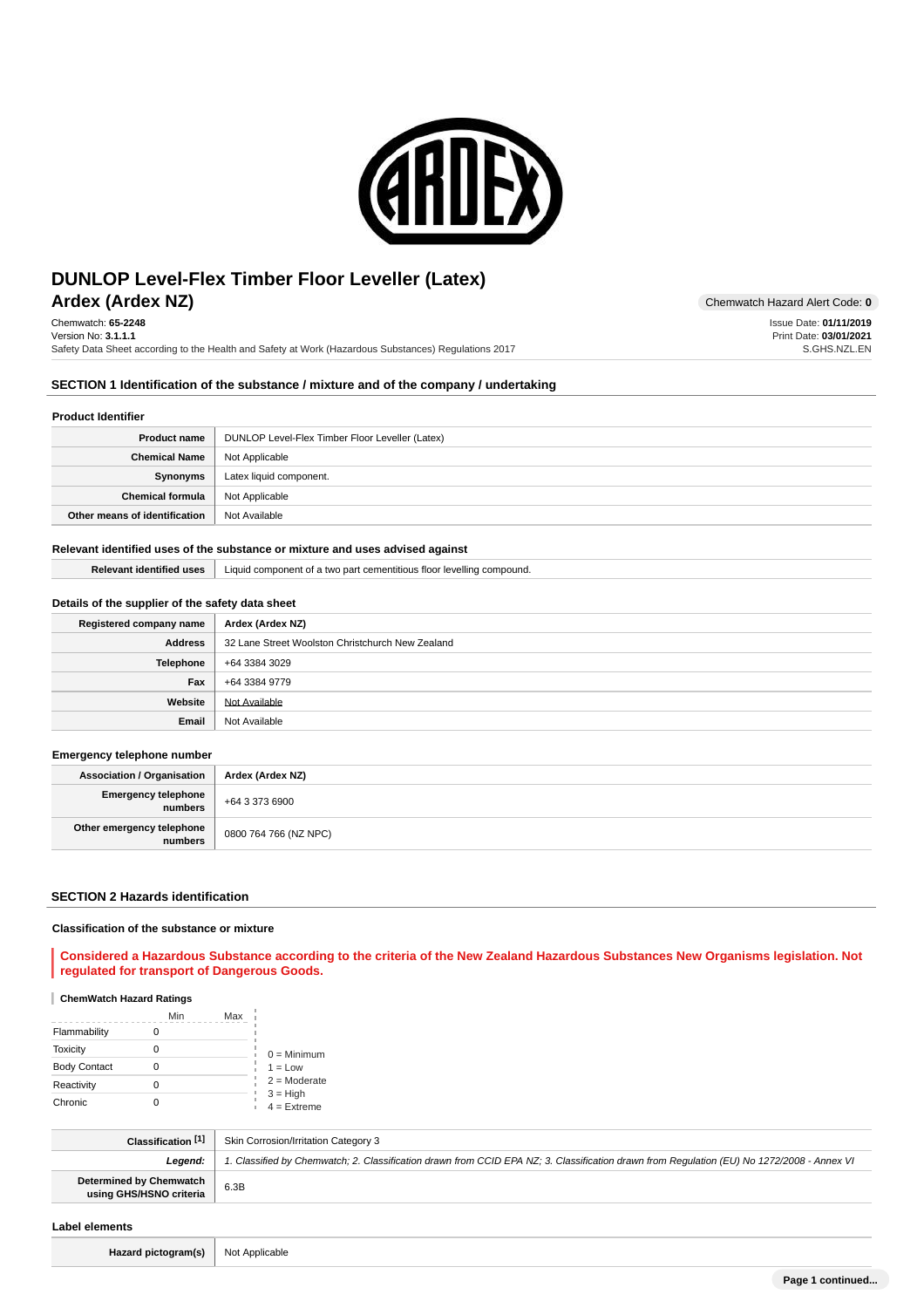| Signal word                                  | <b>Warning</b>                                           |
|----------------------------------------------|----------------------------------------------------------|
|                                              |                                                          |
| Hazard statement(s)                          |                                                          |
| H316                                         | Causes mild skin irritation.                             |
|                                              |                                                          |
| <b>Precautionary statement(s) Prevention</b> |                                                          |
| Not Applicable                               |                                                          |
| <b>Precautionary statement(s) Response</b>   |                                                          |
| P332+P313                                    | If skin irritation occurs: Get medical advice/attention. |
|                                              |                                                          |
| <b>Precautionary statement(s) Storage</b>    |                                                          |
| Not Applicable                               |                                                          |
| <b>Precautionary statement(s) Disposal</b>   |                                                          |
| Not Applicable                               |                                                          |

**SECTION 3 Composition / information on ingredients**

#### **Substances**

See section below for composition of Mixtures

#### **Mixtures**

| <b>CAS No</b> | %[weight] | Name                      |
|---------------|-----------|---------------------------|
| 1336-21-6     | < 0.5     | ammonia                   |
| Not Available | NotSpec   | rubber latex, unspecified |
| 7732-18-5     | >60       | water                     |

# **SECTION 4 First aid measures**

#### **Description of first aid measures**

| <b>Eye Contact</b>  | If this product comes in contact with eyes:<br>▶ Wash out immediately with water.<br>If irritation continues, seek medical attention.<br>Removal of contact lenses after an eye injury should only be undertaken by skilled personnel. |
|---------------------|----------------------------------------------------------------------------------------------------------------------------------------------------------------------------------------------------------------------------------------|
| <b>Skin Contact</b> | If skin or hair contact occurs:<br>Flush skin and hair with running water (and soap if available).<br>Seek medical attention in event of irritation.                                                                                   |
| Inhalation          | If fumes, aerosols or combustion products are inhaled remove from contaminated area.<br>Other measures are usually unnecessary.                                                                                                        |
| Ingestion           | Immediately give a glass of water.<br>First aid is not generally required. If in doubt, contact a Poisons Information Centre or a doctor.                                                                                              |

## **Indication of any immediate medical attention and special treatment needed**

Treat symptomatically.

# **SECTION 5 Firefighting measures**

#### **Extinguishing media**

The product contains a substantial proportion of water, therefore there are no restrictions on the type of extinguishing media which may be used. Choice of extinguishing media should take into account surrounding areas.

Though the material is non-combustible, evaporation of water from the mixture, caused by the heat of nearby fire, may produce floating layers of combustible substances. In such an event consider:

 $h$  foam.

# **Special hazards arising from the substrate or mixture**

| <b>Fire Incompatibility</b> | None known. |
|-----------------------------|-------------|
|-----------------------------|-------------|

# **Advice for firefighters**

| <b>AUVICE IDI TIICHUIREIS</b> |                                                                                                                                                                                                                                                                                                   |  |
|-------------------------------|---------------------------------------------------------------------------------------------------------------------------------------------------------------------------------------------------------------------------------------------------------------------------------------------------|--|
| <b>Fire Fighting</b>          | Alert Fire Brigade and tell them location and nature of hazard.<br>▶ Wear breathing apparatus plus protective gloves in the event of a fire.<br>▶ Prevent, by any means available, spillage from entering drains or water courses.<br>Use fire fighting procedures suitable for surrounding area. |  |
| <b>Fire/Explosion Hazard</b>  | The material is not readily combustible under normal conditions.<br>However, it will break down under fire conditions and the organic component may burn.<br>Not considered to be a significant fire risk.<br>► Heat may cause expansion or decomposition with violent rupture of containers.     |  |
|                               | Decomposes on heating and produces toxic fumes of:<br>carbon dioxide (CO2)<br>nitrogen oxides (NOx)<br>other pyrolysis products typical of burning organic material.                                                                                                                              |  |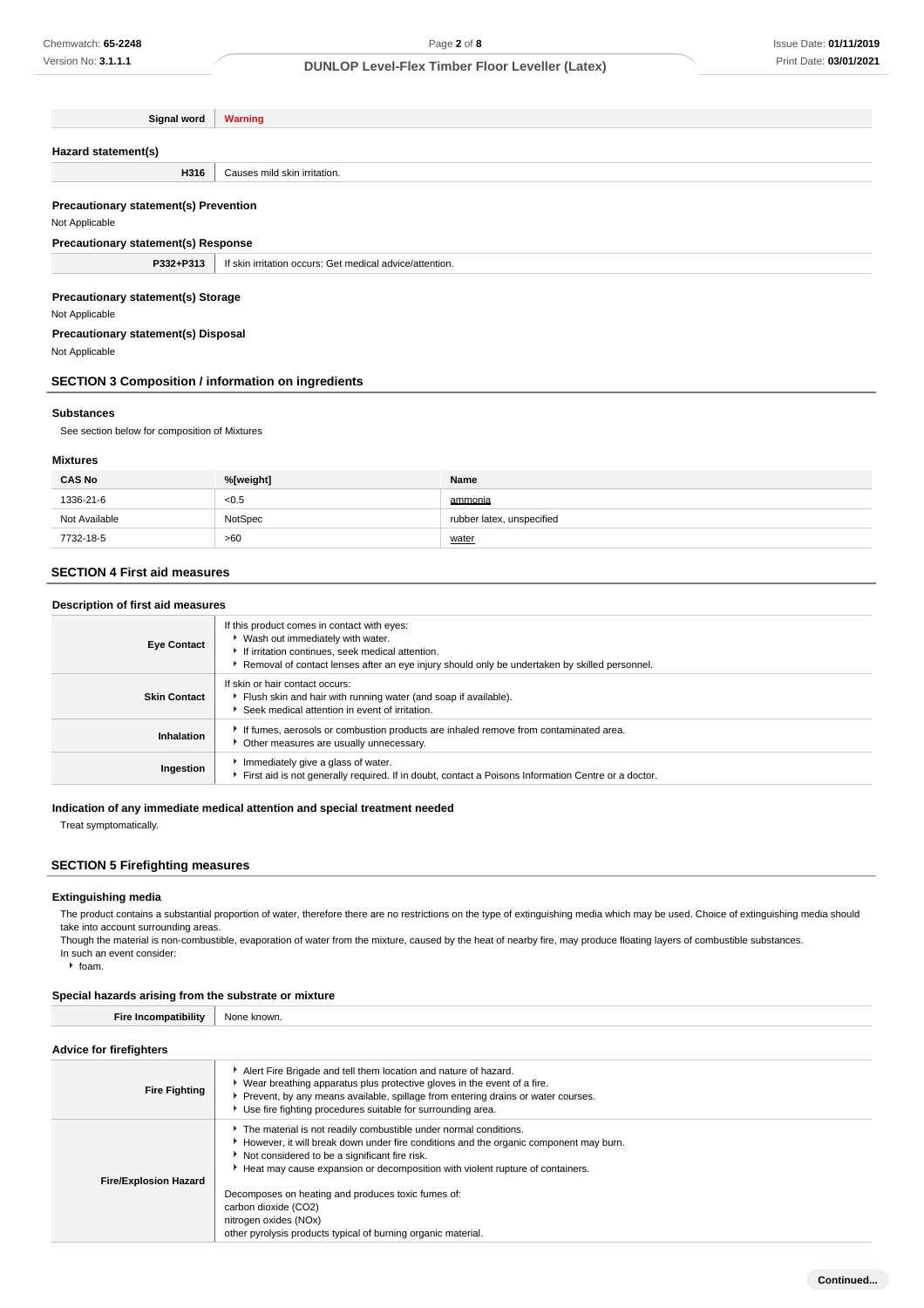# **SECTION 6 Accidental release measures**

#### **Environmental precautions**

# **Methods and material for containment and cleaning up**

| <b>Minor Spills</b> | Clean up all spills immediately.<br>Avoid breathing vapours and contact with skin and eyes.<br>Control personal contact with the substance, by using protective equipment.<br>Contain and absorb spill with sand, earth, inert material or vermiculite. |
|---------------------|---------------------------------------------------------------------------------------------------------------------------------------------------------------------------------------------------------------------------------------------------------|
| <b>Major Spills</b> | Minor hazard.<br>Clear area of personnel.<br>Alert Fire Brigade and tell them location and nature of hazard.<br>• Control personal contact with the substance, by using protective equipment as required.                                               |

# **SECTION 7 Handling and storage**

| Limit all unnecessary personal contact.<br>▶ Wear protective clothing when risk of exposure occurs.<br>Safe handling<br>Use in a well-ventilated area.<br>Avoid contact with incompatible materials.<br>Store in original containers. | Precautions for safe handling |                                  |
|---------------------------------------------------------------------------------------------------------------------------------------------------------------------------------------------------------------------------------------|-------------------------------|----------------------------------|
|                                                                                                                                                                                                                                       |                               |                                  |
| Other information<br>Store in a cool, dry, well-ventilated area.<br>Store away from incompatible materials and foodstuff containers.                                                                                                  |                               | Keep containers securely sealed. |

## **Conditions for safe storage, including any incompatibilities**

| Suitable container             | • Polyethylene or polypropylene container.<br>▶ Packing as recommended by manufacturer.<br>• Check all containers are clearly labelled and free from leaks. |
|--------------------------------|-------------------------------------------------------------------------------------------------------------------------------------------------------------|
| <b>Storage incompatibility</b> | None known                                                                                                                                                  |
|                                |                                                                                                                                                             |

# **SECTION 8 Exposure controls / personal protection**

## **Control parameters**

| Chemwatch: 65-2248                                           |                                                                                                                                                                                                                                                                                                                                                                                                                                                                                                                                                                                                            | Page 3 of 8 |                                         | Issue Date: 01/11/2019 |  |
|--------------------------------------------------------------|------------------------------------------------------------------------------------------------------------------------------------------------------------------------------------------------------------------------------------------------------------------------------------------------------------------------------------------------------------------------------------------------------------------------------------------------------------------------------------------------------------------------------------------------------------------------------------------------------------|-------------|-----------------------------------------|------------------------|--|
| Version No: 3.1.1.1                                          | <b>DUNLOP Level-Flex Timber Floor Leveller (Latex)</b>                                                                                                                                                                                                                                                                                                                                                                                                                                                                                                                                                     |             |                                         | Print Date: 03/01/2021 |  |
|                                                              |                                                                                                                                                                                                                                                                                                                                                                                                                                                                                                                                                                                                            |             |                                         |                        |  |
| <b>SECTION 6 Accidental release measures</b>                 |                                                                                                                                                                                                                                                                                                                                                                                                                                                                                                                                                                                                            |             |                                         |                        |  |
| See section 8                                                | Personal precautions, protective equipment and emergency procedures                                                                                                                                                                                                                                                                                                                                                                                                                                                                                                                                        |             |                                         |                        |  |
| <b>Environmental precautions</b><br>See section 12           |                                                                                                                                                                                                                                                                                                                                                                                                                                                                                                                                                                                                            |             |                                         |                        |  |
| Methods and material for containment and cleaning up         |                                                                                                                                                                                                                                                                                                                                                                                                                                                                                                                                                                                                            |             |                                         |                        |  |
|                                                              | Clean up all spills immediately.                                                                                                                                                                                                                                                                                                                                                                                                                                                                                                                                                                           |             |                                         |                        |  |
| <b>Minor Spills</b>                                          | Avoid breathing vapours and contact with skin and eyes.<br>Control personal contact with the substance, by using protective equipment.<br>Contain and absorb spill with sand, earth, inert material or vermiculite.                                                                                                                                                                                                                                                                                                                                                                                        |             |                                         |                        |  |
| <b>Major Spills</b>                                          | Minor hazard.<br>Clear area of personnel.<br>Alert Fire Brigade and tell them location and nature of hazard.<br>Control personal contact with the substance, by using protective equipment as required.                                                                                                                                                                                                                                                                                                                                                                                                    |             |                                         |                        |  |
|                                                              | Personal Protective Equipment advice is contained in Section 8 of the SDS.                                                                                                                                                                                                                                                                                                                                                                                                                                                                                                                                 |             |                                         |                        |  |
| <b>SECTION 7 Handling and storage</b>                        |                                                                                                                                                                                                                                                                                                                                                                                                                                                                                                                                                                                                            |             |                                         |                        |  |
| Precautions for safe handling                                |                                                                                                                                                                                                                                                                                                                                                                                                                                                                                                                                                                                                            |             |                                         |                        |  |
| Safe handling                                                | Limit all unnecessary personal contact.<br>▶ Wear protective clothing when risk of exposure occurs.<br>Use in a well-ventilated area.<br>Avoid contact with incompatible materials.                                                                                                                                                                                                                                                                                                                                                                                                                        |             |                                         |                        |  |
| <b>Other information</b>                                     | Store in original containers.<br>Keep containers securely sealed.<br>Store in a cool, dry, well-ventilated area.<br>Store away from incompatible materials and foodstuff containers.                                                                                                                                                                                                                                                                                                                                                                                                                       |             |                                         |                        |  |
| Conditions for safe storage, including any incompatibilities |                                                                                                                                                                                                                                                                                                                                                                                                                                                                                                                                                                                                            |             |                                         |                        |  |
| Suitable container                                           | Polyethylene or polypropylene container.<br>Packing as recommended by manufacturer.<br>Check all containers are clearly labelled and free from leaks.                                                                                                                                                                                                                                                                                                                                                                                                                                                      |             |                                         |                        |  |
| Storage incompatibility                                      | None known                                                                                                                                                                                                                                                                                                                                                                                                                                                                                                                                                                                                 |             |                                         |                        |  |
| <b>SECTION 8 Exposure controls / personal protection</b>     |                                                                                                                                                                                                                                                                                                                                                                                                                                                                                                                                                                                                            |             |                                         |                        |  |
| <b>Control parameters</b>                                    |                                                                                                                                                                                                                                                                                                                                                                                                                                                                                                                                                                                                            |             |                                         |                        |  |
| <b>Occupational Exposure Limits (OEL)</b>                    |                                                                                                                                                                                                                                                                                                                                                                                                                                                                                                                                                                                                            |             |                                         |                        |  |
| <b>INGREDIENT DATA</b><br>Not Available                      |                                                                                                                                                                                                                                                                                                                                                                                                                                                                                                                                                                                                            |             |                                         |                        |  |
| <b>Emergency Limits</b>                                      |                                                                                                                                                                                                                                                                                                                                                                                                                                                                                                                                                                                                            |             |                                         |                        |  |
| Ingredient                                                   | <b>Material name</b>                                                                                                                                                                                                                                                                                                                                                                                                                                                                                                                                                                                       | TEEL-1      | TEEL-2                                  | TEEL-3                 |  |
| ammonia                                                      | Ammonium hydroxide                                                                                                                                                                                                                                                                                                                                                                                                                                                                                                                                                                                         | 61 ppm      | 330 ppm                                 | 2,300 ppm              |  |
| Ingredient                                                   |                                                                                                                                                                                                                                                                                                                                                                                                                                                                                                                                                                                                            |             | <b>Revised IDLH</b>                     |                        |  |
| ammonia                                                      | <b>Original IDLH</b><br>Not Available                                                                                                                                                                                                                                                                                                                                                                                                                                                                                                                                                                      |             | Not Available                           |                        |  |
| water                                                        | Not Available                                                                                                                                                                                                                                                                                                                                                                                                                                                                                                                                                                                              |             | Not Available                           |                        |  |
|                                                              |                                                                                                                                                                                                                                                                                                                                                                                                                                                                                                                                                                                                            |             |                                         |                        |  |
| <b>Occupational Exposure Banding</b>                         |                                                                                                                                                                                                                                                                                                                                                                                                                                                                                                                                                                                                            |             |                                         |                        |  |
| Ingredient                                                   | <b>Occupational Exposure Band Rating</b>                                                                                                                                                                                                                                                                                                                                                                                                                                                                                                                                                                   |             | <b>Occupational Exposure Band Limit</b> |                        |  |
| ammonia<br>Notes:                                            | Е<br>$\leq 0.1$ ppm<br>Occupational exposure banding is a process of assigning chemicals into specific categories or bands based on a chemical's potency and the<br>adverse health outcomes associated with exposure. The output of this process is an occupational exposure band (OEB), which corresponds to a<br>range of exposure concentrations that are expected to protect worker health.                                                                                                                                                                                                            |             |                                         |                        |  |
| <b>Exposure controls</b>                                     |                                                                                                                                                                                                                                                                                                                                                                                                                                                                                                                                                                                                            |             |                                         |                        |  |
| Appropriate engineering<br>controls                          | Engineering controls are used to remove a hazard or place a barrier between the worker and the hazard. Well-designed engineering controls can<br>be highly effective in protecting workers and will typically be independent of worker interactions to provide this high level of protection.<br>The basic types of engineering controls are:<br>Process controls which involve changing the way a job activity or process is done to reduce the risk.<br>Enclosure and/or isolation of emission source which keeps a selected hazard "physically" away from the worker and ventilation that strategically |             |                                         |                        |  |
| <b>Personal protection</b>                                   | "adds" and "removes" air in the work environment.<br>AAM                                                                                                                                                                                                                                                                                                                                                                                                                                                                                                                                                   |             |                                         |                        |  |

| Exposure controls                   |                                                                                                                                                                                                                                                                                                                                                                                                                                                                                                                                                                                                                                                                 |
|-------------------------------------|-----------------------------------------------------------------------------------------------------------------------------------------------------------------------------------------------------------------------------------------------------------------------------------------------------------------------------------------------------------------------------------------------------------------------------------------------------------------------------------------------------------------------------------------------------------------------------------------------------------------------------------------------------------------|
| Appropriate engineering<br>controls | Engineering controls are used to remove a hazard or place a barrier between the worker and the hazard. Well-designed engineering controls can<br>be highly effective in protecting workers and will typically be independent of worker interactions to provide this high level of protection.<br>The basic types of engineering controls are:<br>Process controls which involve changing the way a job activity or process is done to reduce the risk.<br>Enclosure and/or isolation of emission source which keeps a selected hazard "physically" away from the worker and ventilation that strategically<br>"adds" and "removes" air in the work environment. |
| <b>Personal protection</b>          | <b>CONSTRUCTION</b>                                                                                                                                                                                                                                                                                                                                                                                                                                                                                                                                                                                                                                             |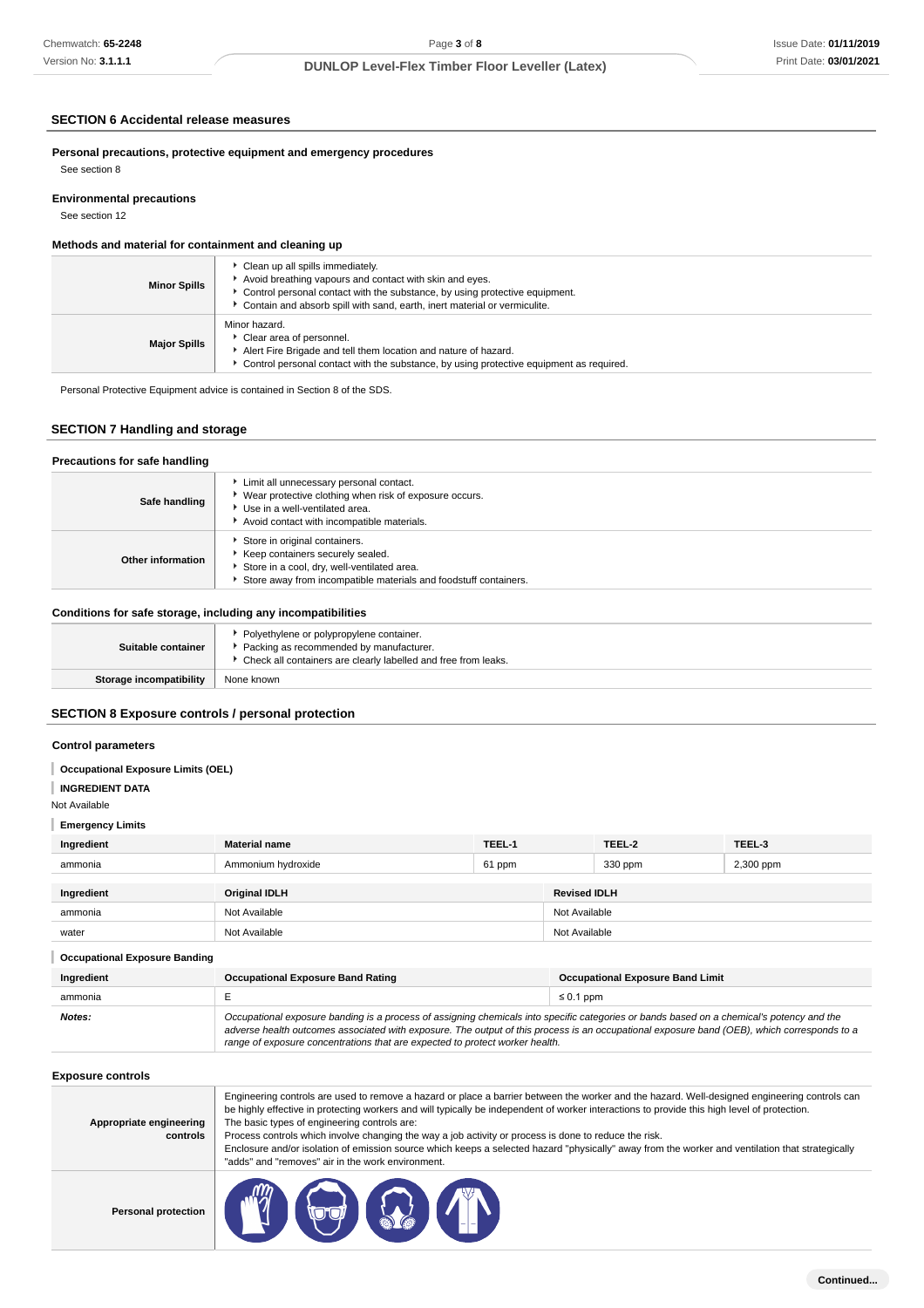| Eye and face protection | Safety glasses with side shields<br>Chemical goggles.<br>Contact lenses may pose a special hazard; soft contact lenses may absorb and concentrate irritants. A written policy document, describing<br>the wearing of lenses or restrictions on use, should be created for each workplace or task. This should include a review of lens absorption<br>and adsorption for the class of chemicals in use and an account of injury experience.                                                                                                                                                                                                                        |
|-------------------------|-------------------------------------------------------------------------------------------------------------------------------------------------------------------------------------------------------------------------------------------------------------------------------------------------------------------------------------------------------------------------------------------------------------------------------------------------------------------------------------------------------------------------------------------------------------------------------------------------------------------------------------------------------------------|
| <b>Skin protection</b>  | See Hand protection below                                                                                                                                                                                                                                                                                                                                                                                                                                                                                                                                                                                                                                         |
| Hands/feet protection   | Wear general protective gloves, eg. light weight rubber gloves.<br>The selection of suitable gloves does not only depend on the material, but also on further marks of quality which vary from manufacturer to<br>manufacturer. Where the chemical is a preparation of several substances, the resistance of the glove material can not be calculated in advance<br>and has therefore to be checked prior to the application.<br>The exact break through time for substances has to be obtained from the manufacturer of the protective gloves and has to be observed when<br>making a final choice.<br>Personal hygiene is a key element of effective hand care. |
| <b>Body protection</b>  | See Other protection below                                                                                                                                                                                                                                                                                                                                                                                                                                                                                                                                                                                                                                        |
| Other protection        | No special equipment needed when handling small quantities.<br><b>OTHERWISE:</b><br>• Overalls.<br>▶ Barrier cream.<br>Eyewash unit.                                                                                                                                                                                                                                                                                                                                                                                                                                                                                                                              |

#### **Recommended material(s)**

ı **GLOVE SELECTION INDEX**

Glove selection is based on a modified presentation of the:

 **"Forsberg Clothing Performance Index".**

 The effect(s) of the following substance(s) are taken into account in the **computergenerated** selection:

DUNLOP Level-Flex Timber Floor Leveller (Latex)

| <b>Material</b>       | CPI |
|-----------------------|-----|
| <b>BUTYL</b>          | A   |
| <b>NEOPRENE</b>       | A   |
| <b>HYPALON</b>        | C   |
| <b>NATURAL RUBBER</b> | C   |
| NATURAL+NEOPRENE      | C   |
| NEOPRENE/NATURAL      | C   |
| <b>NITRILE</b>        | C   |
| NITRILE+PVC           | C   |
| <b>PVA</b>            | C   |
| <b>PVC</b>            | C   |
| <b>VITON</b>          | C   |

| <b>Respiratory protection</b>         |  |
|---------------------------------------|--|
| Type K Filter of sufficient capacity. |  |

(AS/NZS 1716 & 1715, EN 143:2000 & 149:2001, ANSI Z88 or national equivalent)

Selection of the Class and Type of respirator will depend upon the level of breathing zone contaminant and the chemical nature of the contaminant. Protection Factors (defined as the ratio of contaminant outside and inside the mask) may also be important.

| Required<br>minimum<br>protection factor | Maximum gas/vapour<br>concentration present in air<br>p.p.m. (by volume) | Half-face<br>Respirator | <b>Full-Face</b><br>Respirator |
|------------------------------------------|--------------------------------------------------------------------------|-------------------------|--------------------------------|
| up to 10                                 | 1000                                                                     | $K-AUS/$<br>Class1      |                                |
| up to 50                                 | 1000                                                                     | ٠                       | $K-AUS/$<br>Class 1            |
| up to 50                                 | 5000                                                                     | Airline *               | ۰                              |
| up to 100                                | 5000                                                                     | ۰                       | $K-2$                          |
| up to 100                                | 10000                                                                    | ٠                       | $K-3$                          |
| $100+$                                   |                                                                          |                         | Airline**                      |

\* - Continuous Flow \*\* - Continuous-flow or positive pressure demand  $A(AII$  classes) = Organic vapours, B AUS or B1 = Acid gasses, B2 = Acid gas or hydrogen cyanide(HCN), B3 = Acid gas or hydrogen cyanide(HCN), E = Sulfur dioxide(SO2), G = Agricultural chemicals, K = Ammonia(NH3), Hg = Mercury, NO = Oxides of nitrogen,  $MB =$  Methyl bromide,  $AX =$  Low boiling point organic compounds(below 65 degC)

\* CPI - Chemwatch Performance Index

A: Best Selection

B: Satisfactory; may degrade after 4 hours continuous immersion

C: Poor to Dangerous Choice for other than short term immersion

**NOTE**: As a series of factors will influence the actual performance of the glove, a final selection must be based on detailed observation. -

\* Where the glove is to be used on a short term, casual or infrequent basis, factors such as "feel" or convenience (e.g. disposability), may dictate a choice of gloves which might otherwise be unsuitable following long-term or frequent use. A qualified practitioner should be consulted.

#### **SECTION 9 Physical and chemical properties**

#### **Information on basic physical and chemical properties**

Appearance | Milky white liquid with ammoniacal odour; mixes with water. **Physical state** Liquid **Relative density (Water = 1)** 1.0 approx. **Odour** Not Available **Partition coefficient n-octanol**<br> **Partition coefficient n-octanol Not Available Odour threshold** Not Available **Auto-ignition temperature (°C)** Not Available **pH (as supplied)** 9.5 approx. **Decomposition temperature** Not Available **Melting point / freezing point CONFIDENTIAL CONFIDENTIAL CONFIDENTIAL CONFIDENTIAL CONFIDENTIAL Viscosity (cSt)** Not Available  $\binom{0}{k}$ **Initial boiling point and boiling range (°C)** 100 approx. **Molecular weight (g/mol)** Not Applicable **Flash point (°C)** Not Applicable **Taste** Not Available **Evaporation rate** Not Available **Explosive properties** Not Available **Flammability** Not Applicable **Notable 19th Applicable 10** Not Available **Communisty Oxidising properties** Not Available Upper Explosive Limit (%) **Not Applicable <b>Surface Tension** (dyn/cm or and or a surface Tension (dyn/cm or a mN/m) **Not Available Lower Explosive Limit (%)** Not Applicable **Volatile Component (%vol)** Not Available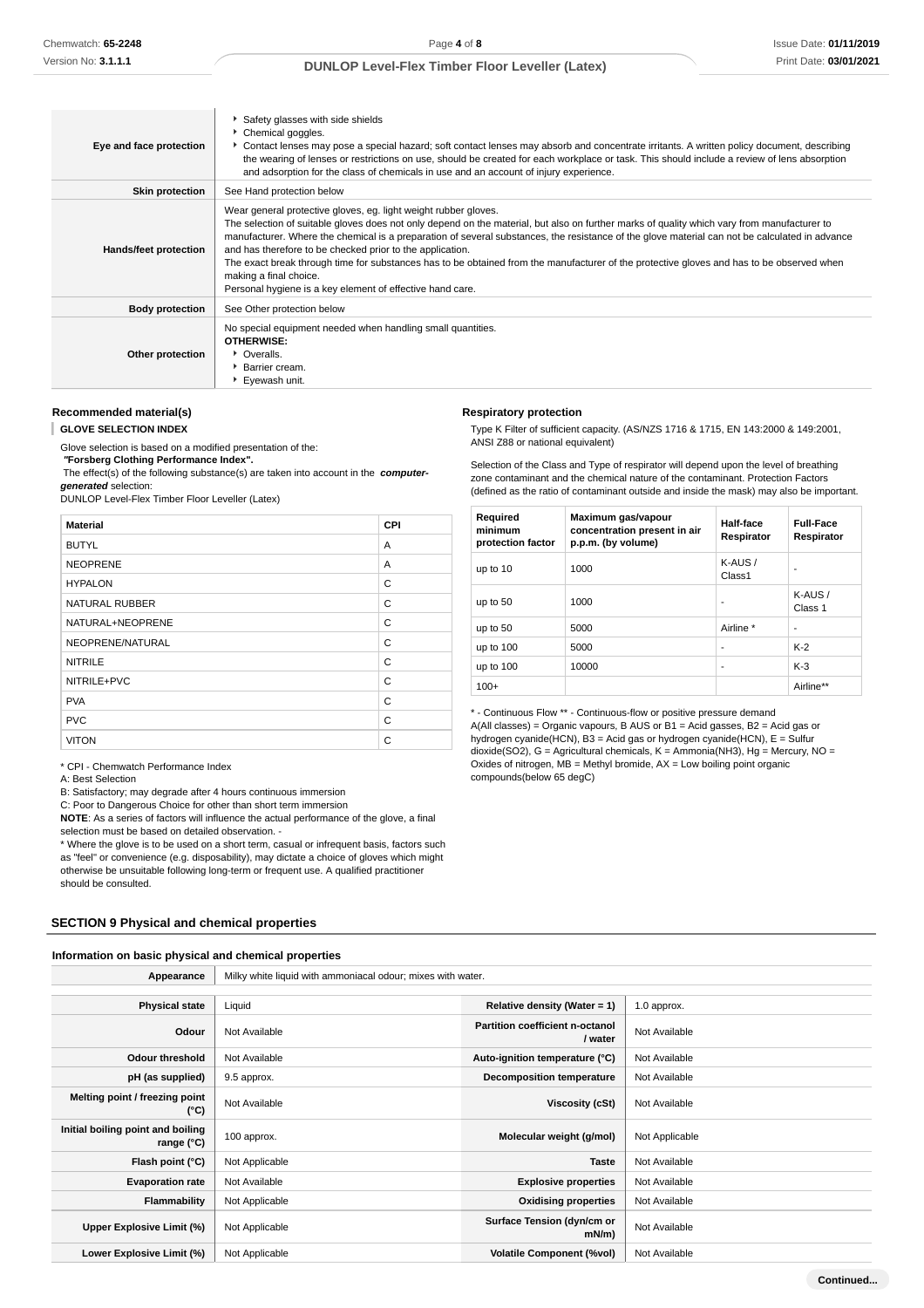| Vapour pressure (kPa)    | Not Available | Gas group               | Not Available |
|--------------------------|---------------|-------------------------|---------------|
| Solubility in water      | Miscible      | pH as a solution $(1%)$ | Not Available |
| Vapour density (Air = 1) | Not Available | VOC q/L                 | Not Available |

#### **SECTION 10 Stability and reactivity**

| Reactivity                                 | See section 7                                                             |
|--------------------------------------------|---------------------------------------------------------------------------|
| <b>Chemical stability</b>                  | Product is considered stable and hazardous polymerisation will not occur. |
| Possibility of hazardous<br>reactions      | See section 7                                                             |
| <b>Conditions to avoid</b>                 | See section 7                                                             |
| Incompatible materials                     | See section 7                                                             |
| <b>Hazardous decomposition</b><br>products | See section 5                                                             |

## **SECTION 11 Toxicological information**

#### **Information on toxicological effects**

| Inhaled                                                   | The material is not thought to produce adverse health effects or irritation of the respiratory tract (as classified by EC Directives using animal<br>models). Nevertheless, good hygiene practice requires that exposure be kept to a minimum and that suitable control measures be used in an<br>occupational setting.<br>Not normally a hazard due to non-volatile nature of product |                                                                                                                                                 |  |  |  |
|-----------------------------------------------------------|----------------------------------------------------------------------------------------------------------------------------------------------------------------------------------------------------------------------------------------------------------------------------------------------------------------------------------------------------------------------------------------|-------------------------------------------------------------------------------------------------------------------------------------------------|--|--|--|
| Ingestion                                                 | corroborating animal or human evidence.                                                                                                                                                                                                                                                                                                                                                | The material has NOT been classified by EC Directives or other classification systems as "harmful by ingestion". This is because of the lack of |  |  |  |
| <b>Skin Contact</b>                                       | The material is not thought to produce adverse health effects or skin irritation following contact (as classified by EC Directives using animal<br>models). Nevertheless, good hygiene practice requires that exposure be kept to a minimum and that suitable gloves be used in an occupational<br>setting.                                                                            |                                                                                                                                                 |  |  |  |
| Eye                                                       | Although the liquid is not thought to be an irritant (as classified by EC Directives), direct contact with the eye may produce transient discomfort<br>characterised by tearing or conjunctival redness (as with windburn).                                                                                                                                                            |                                                                                                                                                 |  |  |  |
| <b>Chronic</b>                                            | Long-term exposure to the product is not thought to produce chronic effects adverse to the health (as classified by EC Directives using animal<br>models); nevertheless exposure by all routes should be minimised as a matter of course.                                                                                                                                              |                                                                                                                                                 |  |  |  |
|                                                           |                                                                                                                                                                                                                                                                                                                                                                                        |                                                                                                                                                 |  |  |  |
| <b>DUNLOP Level-Flex Timber</b><br>Floor Leveller (Latex) | <b>TOXICITY</b>                                                                                                                                                                                                                                                                                                                                                                        | <b>IRRITATION</b>                                                                                                                               |  |  |  |
|                                                           | Not Available                                                                                                                                                                                                                                                                                                                                                                          | Not Available                                                                                                                                   |  |  |  |
|                                                           | <b>TOXICITY</b>                                                                                                                                                                                                                                                                                                                                                                        | <b>IRRITATION</b>                                                                                                                               |  |  |  |
|                                                           | $= 750$ mg/kg <sup>[2]</sup>                                                                                                                                                                                                                                                                                                                                                           | Eye (rabbit): 0.25 mg SEVERE                                                                                                                    |  |  |  |
|                                                           | 20 mg/kg $^{[2]}$                                                                                                                                                                                                                                                                                                                                                                      | Eye (rabbit): 1 mg/30s SEVERE                                                                                                                   |  |  |  |
| ammonia                                                   | 43 mg/kg $[2]$                                                                                                                                                                                                                                                                                                                                                                         |                                                                                                                                                 |  |  |  |
|                                                           | Inhalation(Rat) LC50 1997.718 mg/l/4h <sup>[2]</sup>                                                                                                                                                                                                                                                                                                                                   |                                                                                                                                                 |  |  |  |
|                                                           | Oral(Rat) LD50~350-370 mg/kg <sup>[2]</sup>                                                                                                                                                                                                                                                                                                                                            |                                                                                                                                                 |  |  |  |
|                                                           | <b>TOXICITY</b>                                                                                                                                                                                                                                                                                                                                                                        | <b>IRRITATION</b>                                                                                                                               |  |  |  |
| water                                                     | Oral(Rat) LD50 >90000 mg/kg <sup>[2]</sup>                                                                                                                                                                                                                                                                                                                                             | Not Available                                                                                                                                   |  |  |  |
| Legend:                                                   | 1. Value obtained from Europe ECHA Registered Substances - Acute toxicity 2.* Value obtained from manufacturer's SDS. Unless otherwise<br>specified data extracted from RTECS - Register of Toxic Effect of chemical Substances                                                                                                                                                        |                                                                                                                                                 |  |  |  |

The material may produce severe irritation to the eye causing pronounced inflammation. Repeated or prolonged exposure to irritants may produce conjunctivitis. Asthma-like symptoms may continue for months or even years after exposure to the material ends. This may be due to a non-allergic condition known as reactive airways dysfunction syndrome (RADS) which can occur after exposure to high levels of highly irritating compound. Main **AMMONIA** criteria for diagnosing RADS include the absence of previous airways disease in a non-atopic individual, with sudden onset of persistent asthma-like symptoms within minutes to hours of a documented exposure to the irritant. Other criteria for diagnosis of RADS include a reversible airflow pattern on lung function tests, moderate to severe bronchial hyperreactivity on methacholine challenge testing, and the lack of minimal lymphocytic inflammation, without eosinophilia. **AMMONIA & WATER** | No significant acute toxicological data identified in literature search. **Acute Toxicity X** Carcinogenicity  $\boldsymbol{\mathsf{x}}$ **Skin Irritation/Corrosion ▼**  $\pmb{\times}$ **Serious Eye Damage/Irritation STOT - Single Exposure** × **Respiratory or Skin** ratory or Skin **X**<br>sensitisation **X**  $\mathbf x$ **Mutagenicity Aspiration Hazard**  $\boldsymbol{\mathsf{x}}$ 

Legend:  $\mathsf{X}$  – Data either not available or does not fill the criteria for classification  $\blacktriangleright$  – Data available to make classification

## **SECTION 12 Ecological information**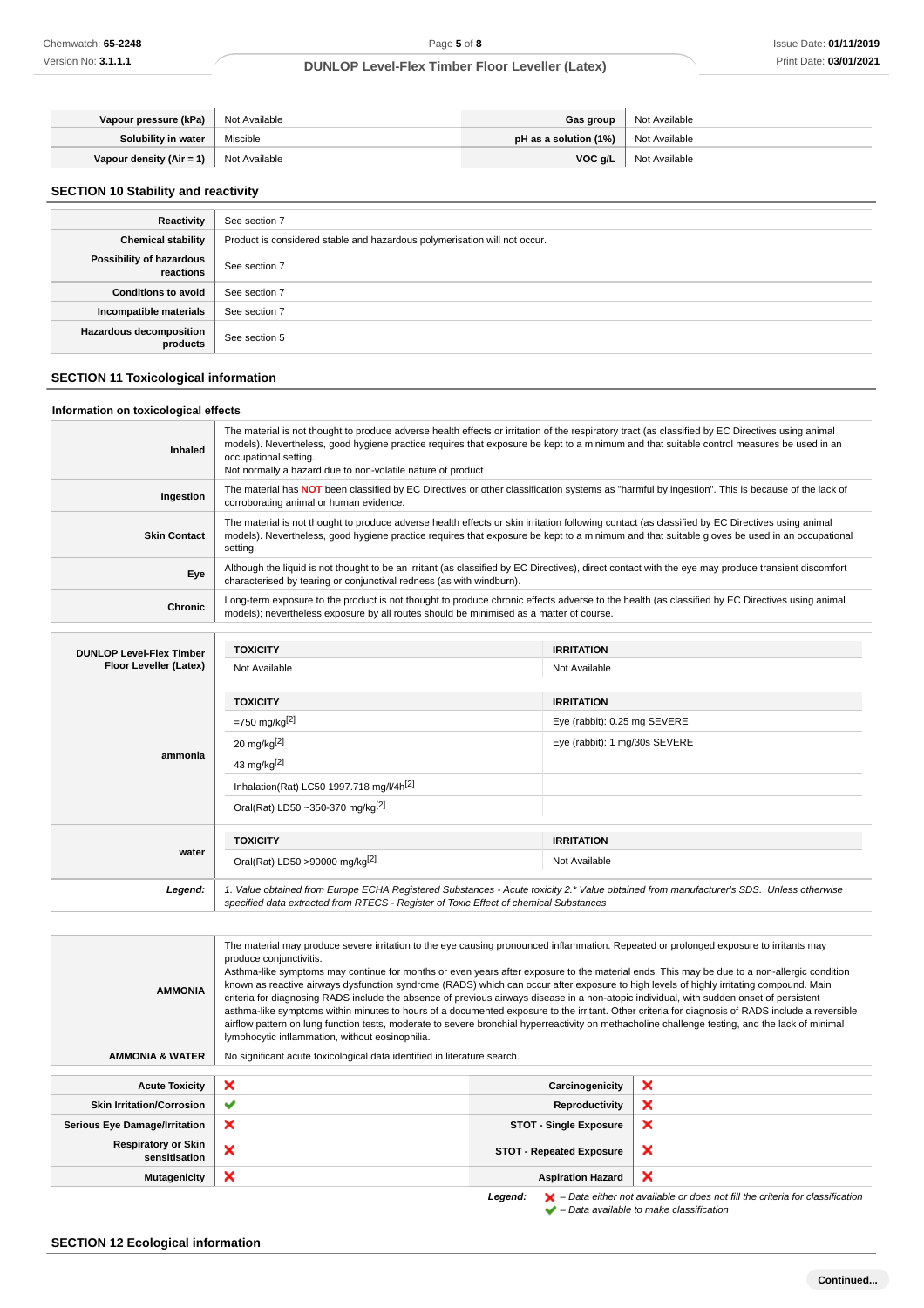**Toxicity**

|                                                           | Endpoint         | <b>Test Duration (hr)</b>                                                                                                                                                                                                                                                                                                                                                                       | <b>Species</b> | Value               | Source           |
|-----------------------------------------------------------|------------------|-------------------------------------------------------------------------------------------------------------------------------------------------------------------------------------------------------------------------------------------------------------------------------------------------------------------------------------------------------------------------------------------------|----------------|---------------------|------------------|
| <b>DUNLOP Level-Flex Timber</b><br>Floor Leveller (Latex) | Not<br>Available | Not Available                                                                                                                                                                                                                                                                                                                                                                                   | Not Available  | Not<br>Available    | Not<br>Available |
|                                                           | Endpoint         | <b>Test Duration (hr)</b>                                                                                                                                                                                                                                                                                                                                                                       | <b>Species</b> | Value               | <b>Source</b>    |
| ammonia                                                   | LC50             | 96                                                                                                                                                                                                                                                                                                                                                                                              | Fish           | 37mg/L              | 4                |
|                                                           | <b>NOEC</b>      | 72                                                                                                                                                                                                                                                                                                                                                                                              | Fish           | 3.5 <sub>mg/L</sub> | 4                |
|                                                           | Endpoint         | <b>Test Duration (hr)</b>                                                                                                                                                                                                                                                                                                                                                                       | <b>Species</b> | Value               | Source           |
| water                                                     | Not<br>Available | Not Available                                                                                                                                                                                                                                                                                                                                                                                   | Not Available  | Not<br>Available    | Not<br>Available |
| Legend:                                                   |                  | Extracted from 1. IUCLID Toxicity Data 2. Europe ECHA Registered Substances - Ecotoxicological Information - Aquatic Toxicity 3. EPIWIN Suite<br>V3.12 (QSAR) - Aquatic Toxicity Data (Estimated) 4. US EPA, Ecotox database - Aquatic Toxicity Data 5. ECETOC Aquatic Hazard Assessment<br>Data 6. NITE (Japan) - Bioconcentration Data 7. METI (Japan) - Bioconcentration Data 8. Vendor Data |                |                     |                  |

Water hazard class 1 (self assessment): slightly hazardous for water. [Ardex]

#### **Persistence and degradability**

| Ingredient | Persistence: Water/Soil | <b>Persistence: Air</b> |
|------------|-------------------------|-------------------------|
| water      | LOW                     | LOW                     |
|            |                         |                         |

## **Bioaccumulative potential**

| Ingredient              | <b>Bioaccumulation</b>  |
|-------------------------|-------------------------|
| water                   | LOW (LogKOW = $-1.38$ ) |
|                         |                         |
| <b>Mobility in soil</b> |                         |

| Ingredient | Mobility                     |
|------------|------------------------------|
| water      | 14.3<br><b>CIN</b><br>$\sim$ |

## **SECTION 13 Disposal considerations**

#### **Waste treatment methods**

| Product / Packaging disposal | Legislation addressing waste disposal requirements may differ by country, state and/ or territory. Each user must refer to laws operating in their<br>area. In some areas, certain wastes must be tracked.<br>A Hierarchy of Controls seems to be common - the user should investigate:<br>Reduction<br>$\cdot$ Reuse<br>$\cdot$ Recycling<br>▶ Disposal (if all else fails)<br>This material may be recycled if unused, or if it has not been contaminated so as to make it unsuitable for its intended use.<br>DO NOT allow wash water from cleaning or process equipment to enter drains.<br>It may be necessary to collect all wash water for treatment before disposal.<br>In all cases disposal to sewer may be subject to local laws and regulations and these should be considered first.<br>• Where in doubt contact the responsible authority.<br>Recycle wherever possible.<br>► Consult manufacturer for recycling options or consult local or regional waste management authority for disposal if no suitable treatment or<br>disposal facility can be identified.<br>Dispose of by: burial in a land-fill specifically licensed to accept chemical and / or pharmaceutical wastes or incineration in a licensed<br>apparatus (after admixture with suitable combustible material).<br>Decontaminate empty containers. |
|------------------------------|-------------------------------------------------------------------------------------------------------------------------------------------------------------------------------------------------------------------------------------------------------------------------------------------------------------------------------------------------------------------------------------------------------------------------------------------------------------------------------------------------------------------------------------------------------------------------------------------------------------------------------------------------------------------------------------------------------------------------------------------------------------------------------------------------------------------------------------------------------------------------------------------------------------------------------------------------------------------------------------------------------------------------------------------------------------------------------------------------------------------------------------------------------------------------------------------------------------------------------------------------------------------------------------------------------------------------------------|

Ensure that the hazardous substance is disposed in accordance with the Hazardous Substances (Disposal) Notice 2017

#### **Disposal Requirements**

Packages that have been in direct contact with the hazardous substance must be only disposed if the hazardous substance was appropriately removed and cleaned out from the package. The package must be disposed according to the manufacturer's directions taking into account the material it is made of. Packages which hazardous content have been appropriately treated and removed may be recycled.

The hazardous substance must only be disposed if it has been treated by a method that changed the characteristics or composition of the substance and it is no longer hazardous.

# **SECTION 14 Transport information**

| <b>Labels Required</b>  |                |  |
|-------------------------|----------------|--|
| <b>Marine Pollutant</b> | <b>NO</b>      |  |
| <b>HAZCHEM</b>          | Not Applicable |  |

## **Land transport (UN): NOT REGULATED FOR TRANSPORT OF DANGEROUS GOODS**

**Air transport (ICAO-IATA / DGR): NOT REGULATED FOR TRANSPORT OF DANGEROUS GOODS**

**Sea transport (IMDG-Code / GGVSee): NOT REGULATED FOR TRANSPORT OF DANGEROUS GOODS**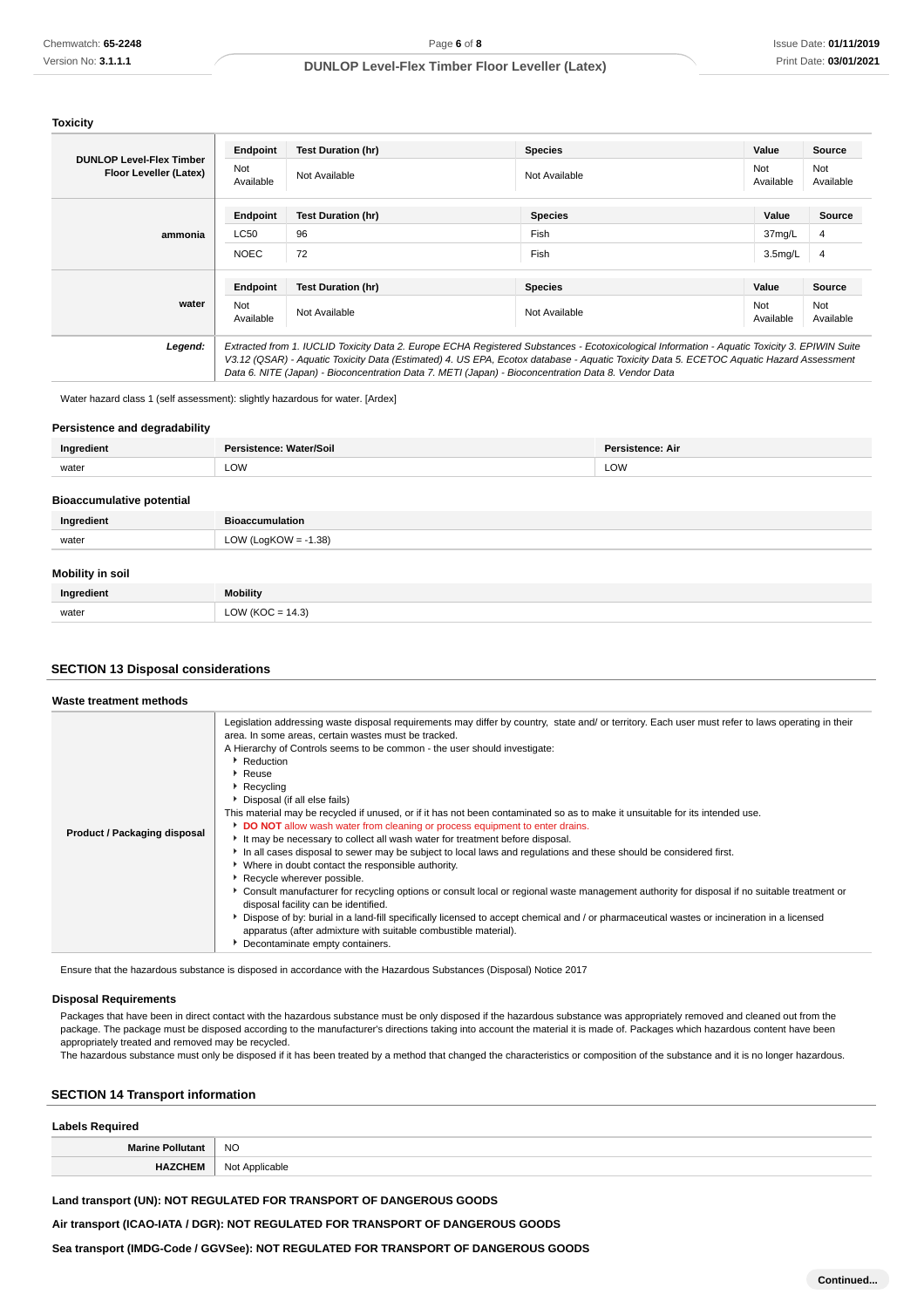**Transport in bulk according to Annex II of MARPOL and the IBC code**

Not Applicable

## **SECTION 15 Regulatory information**

# **Safety, health and environmental regulations / legislation specific for the substance or mixture**

This substance is to be managed using the conditions specified in an applicable Group Standard

| <b>HSR Number</b> | <b>Group Standard</b>                                         |
|-------------------|---------------------------------------------------------------|
| HSR002544         | Construction Products (Subsidiary Hazard) Group Standard 2017 |

#### **ammonia is found on the following regulatory lists**

New Zealand Approved Hazardous Substances with controls

New Zealand Hazardous Substances and New Organisms (HSNO) Act - Classification of Chemicals

New Zealand Hazardous Substances and New Organisms (HSNO) Act - Classification of Chemicals - Classification Data

New Zealand Inventory of Chemicals (NZIoC)

#### ı **water is found on the following regulatory lists**

New Zealand Inventory of Chemicals (NZIoC)

#### **Hazardous Substance Location**

Subject to the Health and Safety at Work (Hazardous Substances) Regulations 2017.

| <b>Hazard Class</b> | Quantities<br>-------- |
|---------------------|------------------------|
| Not Applicable      | Not Applicable         |

#### **Certified Handler**

Subject to Part 4 of the Health and Safety at Work (Hazardous Substances) Regulations 2017.

| <b>Class of substance</b> | <b>Quantities</b> |
|---------------------------|-------------------|
| Not Applicable            | Not Applicable    |

Refer Group Standards for further information

## **Maximum quantities of certain hazardous substances permitted on passenger service vehicles**

Subject to Regulation 13.14 of the Health and Safety at Work (Hazardous Substances) Regulations 2017.

| <b>Hazard Class</b> | Gas (aggregate water capacity in mL) | Liauid (L)     | Solid (kg)                    | Maximum quantity per package for each classification |
|---------------------|--------------------------------------|----------------|-------------------------------|------------------------------------------------------|
| Not Applicable      | Not Applicable                       | Not Applicable | Not Applicable Not Applicable |                                                      |

#### **Tracking Requirements**

Not Applicable

#### **National Inventory Status**

| <b>National Inventory</b>                          | <b>Status</b>                                                                                                                                                                                            |
|----------------------------------------------------|----------------------------------------------------------------------------------------------------------------------------------------------------------------------------------------------------------|
| Australia - AIIC / Australia<br>Non-Industrial Use | Yes                                                                                                                                                                                                      |
| Canada - DSL                                       | Yes                                                                                                                                                                                                      |
| Canada - NDSL                                      | No (ammonia; water)                                                                                                                                                                                      |
| China - IECSC                                      | Yes                                                                                                                                                                                                      |
| Europe - EINEC / ELINCS / NLP                      | Yes                                                                                                                                                                                                      |
| Japan - ENCS                                       | Yes                                                                                                                                                                                                      |
| Korea - KECI                                       | Yes                                                                                                                                                                                                      |
| New Zealand - NZIoC                                | Yes                                                                                                                                                                                                      |
| Philippines - PICCS                                | Yes                                                                                                                                                                                                      |
| USA - TSCA                                         | Yes                                                                                                                                                                                                      |
| Taiwan - TCSI                                      | Yes                                                                                                                                                                                                      |
| Mexico - INSQ                                      | Yes                                                                                                                                                                                                      |
| Vietnam - NCI                                      | Yes                                                                                                                                                                                                      |
| Russia - ARIPS                                     | Yes                                                                                                                                                                                                      |
| Legend:                                            | Yes = All CAS declared ingredients are on the inventory<br>No = One or more of the CAS listed ingredients are not on the inventory and are not exempt from listing(see specific ingredients in brackets) |

# **SECTION 16 Other information**

| De:<br>$-101a$<br>,,,,, | /2019<br>า1. |
|-------------------------|--------------|
| .<br>Jate<br>ויחו       | 14 I         |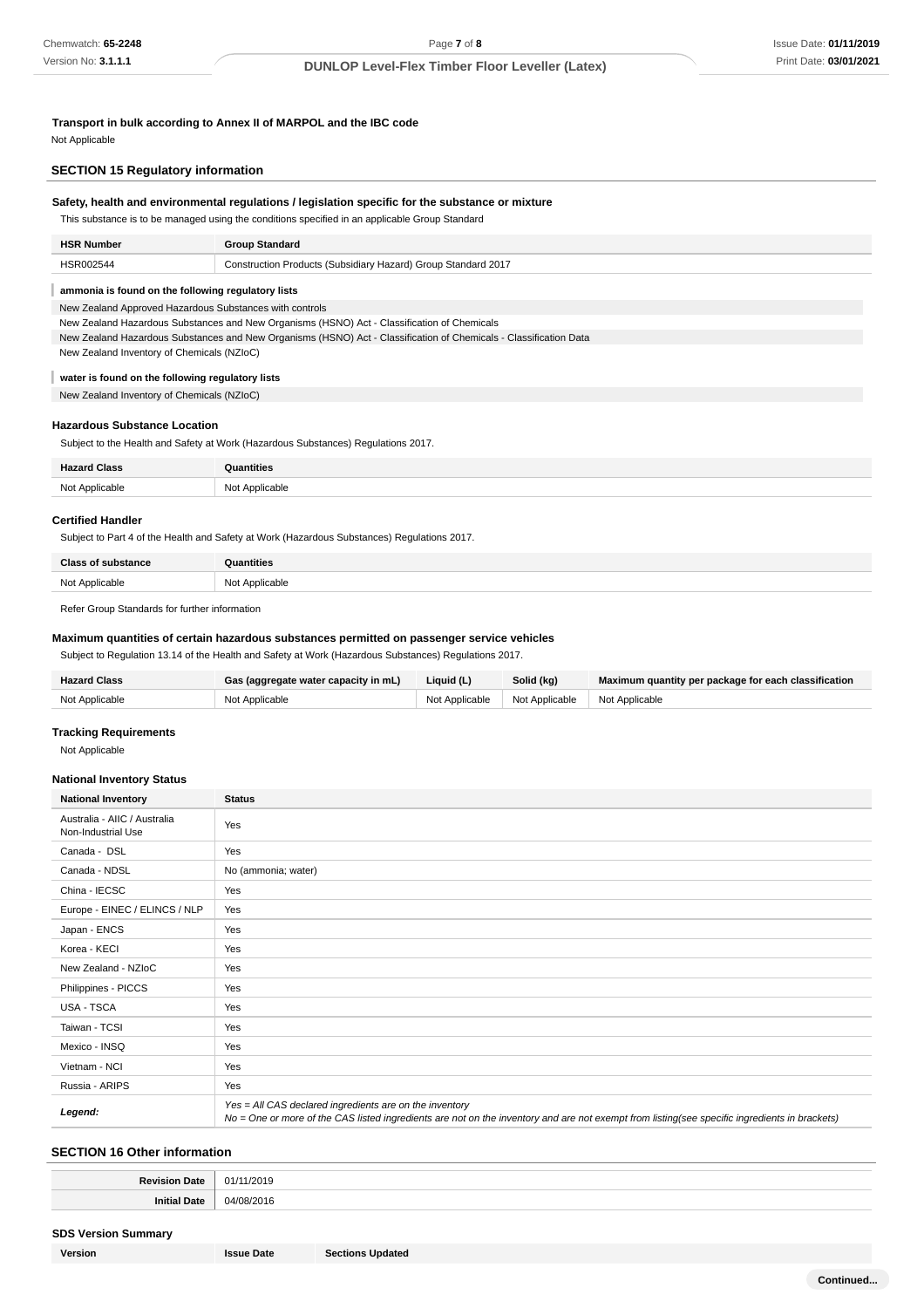**end of SDS**

# **DUNLOP Level-Flex Timber Floor Leveller (Latex)**

| Version | Issue Date | <b>Sections Updated</b>                                                        |
|---------|------------|--------------------------------------------------------------------------------|
|         | 01/11/2019 | One-off system update. NOTE: This may or may not change the GHS classification |

#### **Other information**

Classification of the preparation and its individual components has drawn on official and authoritative sources as well as independent review by the Chemwatch Classification committee using available literature references.

The SDS is a Hazard Communication tool and should be used to assist in the Risk Assessment. Many factors determine whether the reported Hazards are Risks in the workplace or other settings. Risks may be determined by reference to Exposures Scenarios. Scale of use, frequency of use and current or available engineering controls must be considered.

#### **Definitions and abbreviations**

PC-TWA: Permissible Concentration-Time Weighted Average PC-STEL: Permissible Concentration-Short Term Exposure Limit IARC: International Agency for Research on Cancer ACGIH: American Conference of Governmental Industrial Hygienists STEL: Short Term Exposure Limit TEEL: Temporary Emergency Exposure Limit。 IDLH: Immediately Dangerous to Life or Health Concentrations OSF: Odour Safety Factor NOAEL :No Observed Adverse Effect Level LOAEL: Lowest Observed Adverse Effect Level TLV: Threshold Limit Value LOD: Limit Of Detection OTV: Odour Threshold Value BCF: BioConcentration Factors BEI: Biological Exposure Index

This document is copyright.

Apart from any fair dealing for the purposes of private study, research, review or criticism, as permitted under the Copyright Act, no part may be reproduced by any process without written permission from CHEMWATCH. TEL (+61 3) 9572 4700.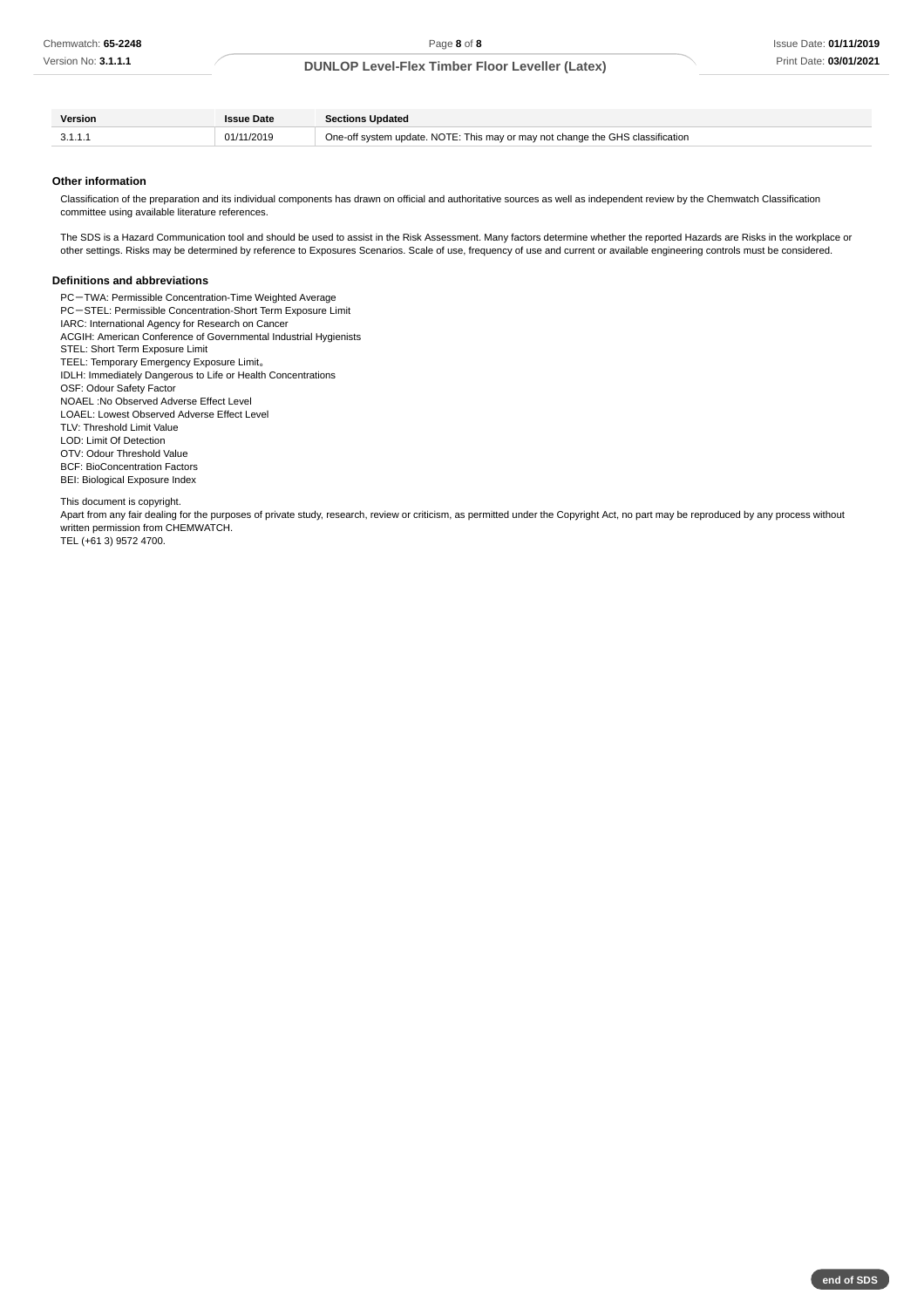

# **Ardex (Ardex NZ) Chemwatch Hazard Alert** Communication Communication Communication Communication Alert Communication Condex Alert Condex Alert Condex Alert Condex Alert Condex Alert Condex Alert Condex Alert Condex Aler **DUNLOP Level-Flex Timber Floor Leveller (Powder)**

Chemwatch: **65-2249** Version No: **3.1.1.1** Safety Data Sheet according to the Health and Safety at Work (Hazardous Substances) Regulations 2017

# **SECTION 1 Identification of the substance / mixture and of the company / undertaking**

## **Product Identifier**

| <b>Product name</b>           | DUNLOP Level-Flex Timber Floor Leveller (Powder) |
|-------------------------------|--------------------------------------------------|
| <b>Chemical Name</b>          | Not Applicable                                   |
| Synonyms                      | cement mortar                                    |
| <b>Chemical formula</b>       | Not Applicable                                   |
| Other means of identification | Not Available                                    |

#### **Relevant identified uses of the substance or mixture and uses advised against**

| <b>Relevant identified uses</b> | <b>Powder component of two part cementitious floor levelling compound.</b> |
|---------------------------------|----------------------------------------------------------------------------|
|---------------------------------|----------------------------------------------------------------------------|

# **Details of the supplier of the safety data sheet**

| Registered company name | Ardex (Ardex NZ)                                 |
|-------------------------|--------------------------------------------------|
| Address                 | 32 Lane Street Woolston Christchurch New Zealand |
| <b>Telephone</b>        | +64 3384 3029                                    |
| Fax                     | +64 3384 9779                                    |
| Website                 | Not Available                                    |
| Email                   | Not Available                                    |

## **Emergency telephone number**

| <b>Association / Organisation</b>    | Ardex (Ardex NZ)      |
|--------------------------------------|-----------------------|
| Emergency telephone<br>numbers       | +64 3 373 6900        |
| Other emergency telephone<br>numbers | 0800 764 766 (NZ NPC) |

#### **SECTION 2 Hazards identification**

#### **Classification of the substance or mixture**

**Considered a Hazardous Substance according to the criteria of the New Zealand Hazardous Substances New Organisms legislation. Not regulated for transport of Dangerous Goods.**

#### **ChemWatch Hazard Ratings**

|                     | Min<br>Max |                             |
|---------------------|------------|-----------------------------|
| Flammability        |            |                             |
| <b>Toxicity</b>     |            | $0 =$ Minimum               |
| <b>Body Contact</b> | 3          | $1 = Low$                   |
| Reactivity          | Ω          | $2 =$ Moderate              |
| Chronic             |            | $3 = High$<br>$4 =$ Extreme |

| Classification [1]                                        | Skin Corrosion/Irritation Category 2, Serious Eye Damage Category 1, Skin Sensitizer Category 1, Specific target organ toxicity - single exposure<br>Category 1, Specific target organ toxicity - repeated exposure Category 1 |
|-----------------------------------------------------------|--------------------------------------------------------------------------------------------------------------------------------------------------------------------------------------------------------------------------------|
| Leaend:                                                   | . Classified by Chemwatch; 2. Classification drawn from CCID EPA NZ; 3. Classification drawn from Requlation (EU) No 1272/2008 - Annex VI                                                                                      |
| <b>Determined by Chemwatch</b><br>using GHS/HSNO criteria | 6.3A, 8.3A, 6.5B (contact), 6.9A                                                                                                                                                                                               |

Issue Date: **01/11/2019** Print Date: **03/01/2021**

S.GHS.NZL.EN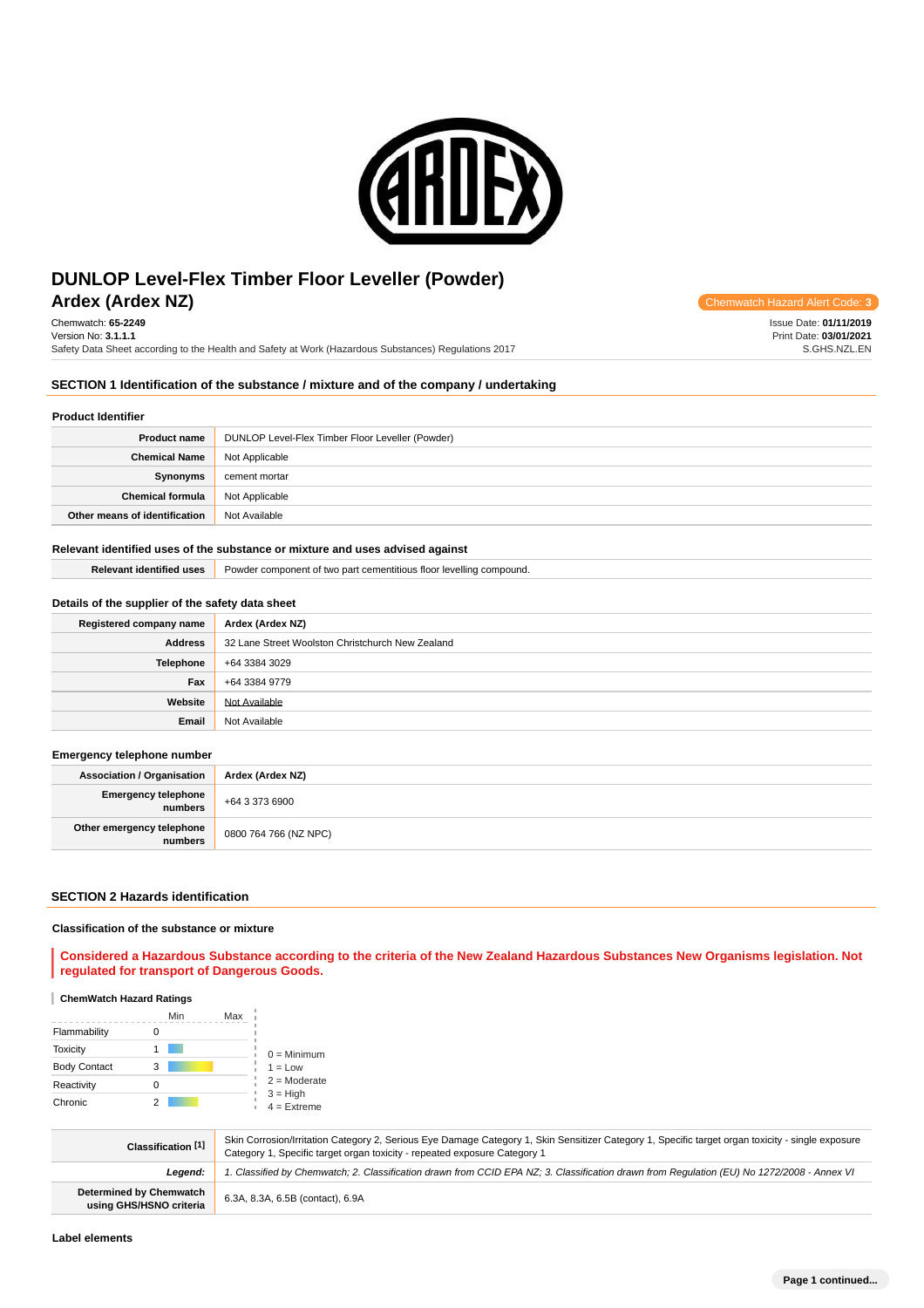

**Signal word Danger**

# **Hazard statement(s)**

| H315 | Causes skin irritation.                                         |
|------|-----------------------------------------------------------------|
| H318 | Causes serious eye damage.                                      |
| H317 | May cause an allergic skin reaction.                            |
| H370 | Causes damage to organs.                                        |
| H372 | Causes damage to organs through prolonged or repeated exposure. |

## **Precautionary statement(s) Prevention**

| P <sub>260</sub> | Do not breathe dust/fume.                                                  |
|------------------|----------------------------------------------------------------------------|
| P280             | Wear protective gloves/protective clothing/eye protection/face protection. |
| P270             | Do not eat, drink or smoke when using this product.                        |
| P272             | Contaminated work clothing should not be allowed out of the workplace.     |

## **Precautionary statement(s) Response**

| P305+P351+P338 | IF IN EYES: Rinse cautiously with water for several minutes. Remove contact lenses, if present and easy to do. Continue rinsing. |  |
|----------------|----------------------------------------------------------------------------------------------------------------------------------|--|
| P308+P311      | IF exposed or concerned: Call a POISON CENTER/doctor/physician/first aider.                                                      |  |
| <b>P310</b>    | Immediately call a POISON CENTER/doctor/physician/first aider.                                                                   |  |
| P321           | Specific treatment (see advice on this label).                                                                                   |  |

# **Precautionary statement(s) Storage**

**P405** Store locked up.

# **Precautionary statement(s) Disposal**

**P501** Dispose of contents/container to authorised hazardous or special waste collection point in accordance with any local regulation.

# **SECTION 3 Composition / information on ingredients**

#### **Substances**

See section below for composition of Mixtures

## **Mixtures**

| <b>CAS No</b> | %[weight] | Name                                       |
|---------------|-----------|--------------------------------------------|
| 14808-60-7.   | $30 - 60$ | graded sand                                |
| 65997-15-1    | 10-30     | portland cement                            |
| 1317-65-3     | 10-30     | limestone                                  |
| Not Available | - <5      | Ingredients determined not to be hazardous |

# **SECTION 4 First aid measures**

| Description of first aid measures |                                                                                                                                                                                                                                                                                                                                                                                                                                                                                                                                                                                   |
|-----------------------------------|-----------------------------------------------------------------------------------------------------------------------------------------------------------------------------------------------------------------------------------------------------------------------------------------------------------------------------------------------------------------------------------------------------------------------------------------------------------------------------------------------------------------------------------------------------------------------------------|
| <b>Eye Contact</b>                | If this product comes in contact with the eyes:<br>Immediately hold eyelids apart and flush the eye continuously with running water.<br>Ensure complete irrigation of the eye by keeping eyelids apart and away from eye and moving the eyelids by occasionally lifting the upper<br>and lower lids.<br>▶ Continue flushing until advised to stop by the Poisons Information Centre or a doctor, or for at least 15 minutes.<br>Transport to hospital or doctor without delay.<br>▶ Removal of contact lenses after an eye injury should only be undertaken by skilled personnel. |
| <b>Skin Contact</b>               | If skin contact occurs:<br>Immediately remove all contaminated clothing, including footwear.<br>Flush skin and hair with running water (and soap if available).<br>Seek medical attention in event of irritation.                                                                                                                                                                                                                                                                                                                                                                 |
| Inhalation                        | If dust is inhaled, remove from contaminated area.<br>Encourage patient to blow nose to ensure clear passage of breathing.<br>If irritation or discomfort persists seek medical attention.                                                                                                                                                                                                                                                                                                                                                                                        |
| Ingestion                         | If swallowed do <b>NOT</b> induce vomiting.<br>If vomiting occurs, lean patient forward or place on left side (head-down position, if possible) to maintain open airway and prevent aspiration.<br>• Observe the patient carefully.<br>▶ Never give liquid to a person showing signs of being sleepy or with reduced awareness; i.e. becoming unconscious.<br>Give water to rinse out mouth, then provide liquid slowly and as much as casualty can comfortably drink.<br>Seek medical advice.                                                                                    |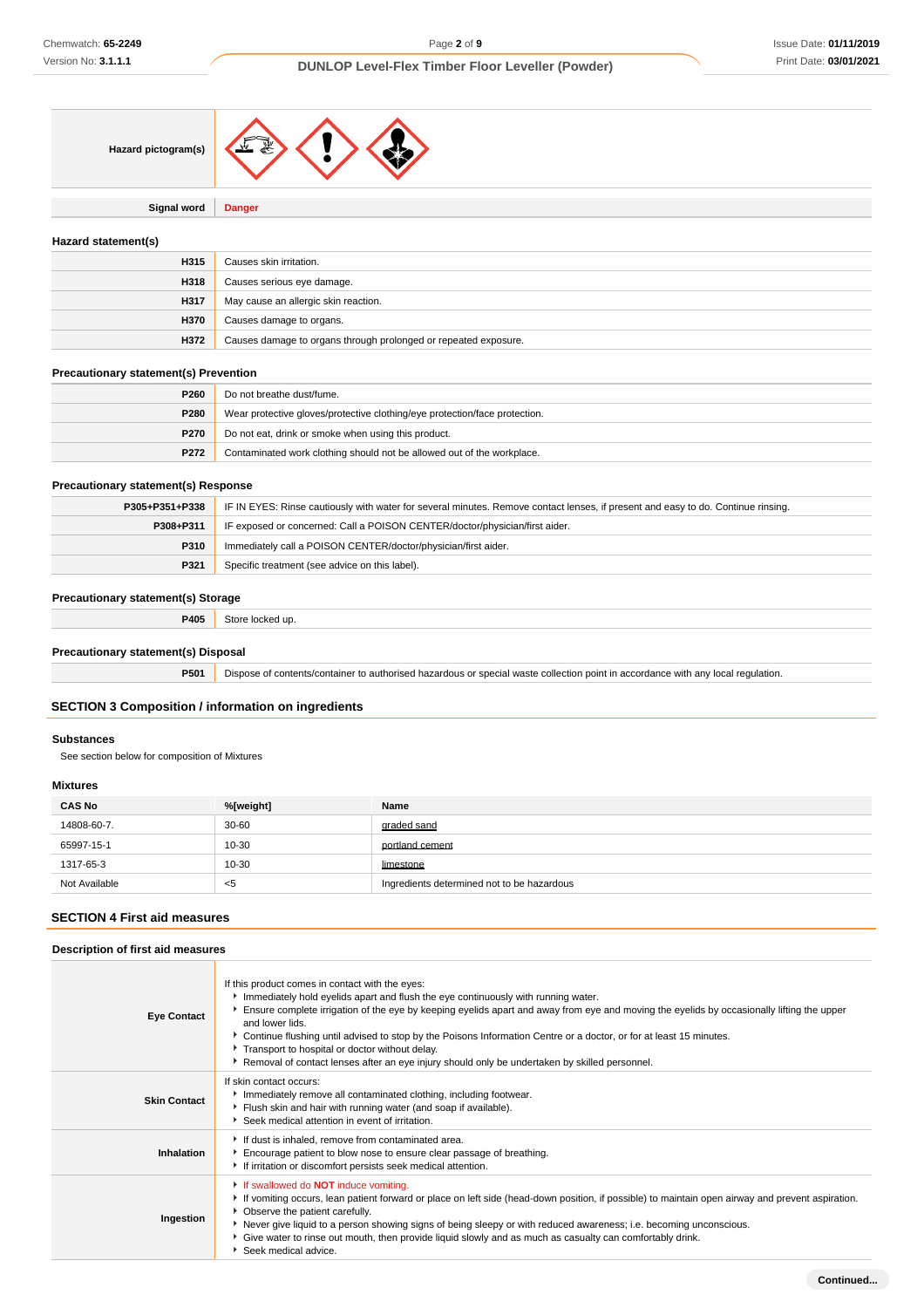**Indication of any immediate medical attention and special treatment needed**

Treat symptomatically.

# **SECTION 5 Firefighting measures**

## **Extinguishing media**

There is no restriction on the type of extinguisher which may be used. Use extinguishing media suitable for surrounding area.

## **Special hazards arising from the substrate or mixture**

**Fire Incompatibility** None known.

# **Advice for firefighters**

| 1.44110010111011911101010    |                                                                                                                                                                                                                                                                                                   |
|------------------------------|---------------------------------------------------------------------------------------------------------------------------------------------------------------------------------------------------------------------------------------------------------------------------------------------------|
| <b>Fire Fighting</b>         | Alert Fire Brigade and tell them location and nature of hazard.<br>► Wear breathing apparatus plus protective gloves in the event of a fire.<br>▶ Prevent, by any means available, spillage from entering drains or water courses.<br>Use fire fighting procedures suitable for surrounding area. |
| <b>Fire/Explosion Hazard</b> | Non combustible.<br>Not considered a significant fire risk, however containers may burn.<br>Decomposes on heating and produces toxic fumes of:<br>silicon dioxide (SiO2)<br>May emit corrosive fumes.                                                                                             |

## **SECTION 6 Accidental release measures**

# **Personal precautions, protective equipment and emergency procedures**

See section 8

#### **Environmental precautions**

See section 12

#### **Methods and material for containment and cleaning up**

| <b>Minor Spills</b> | Clean up all spills immediately.<br>Avoid breathing dust and contact with skin and eyes.<br>Wear protective clothing, gloves, safety glasses and dust respirator.<br>Use dry clean up procedures and avoid generating dust. |
|---------------------|-----------------------------------------------------------------------------------------------------------------------------------------------------------------------------------------------------------------------------|
| <b>Major Spills</b> | Moderate hazard.<br>CAUTION: Advise personnel in area.<br>Alert Emergency Services and tell them location and nature of hazard.<br>Control personal contact by wearing protective clothing.                                 |

Personal Protective Equipment advice is contained in Section 8 of the SDS.

# **SECTION 7 Handling and storage**

| Precautions for safe handling |                                                                                                                                                                                                |
|-------------------------------|------------------------------------------------------------------------------------------------------------------------------------------------------------------------------------------------|
| Safe handling                 | Avoid all personal contact, including inhalation.<br>▶ Wear protective clothing when risk of exposure occurs.<br>Use in a well-ventilated area.<br>Prevent concentration in hollows and sumps. |
| Other information             | ▶ Keep dry.<br>Store under cover.<br>Protect containers against physical damage.<br>Observe manufacturer's storage and handling recommendations contained within this SDS.                     |

## **Conditions for safe storage, including any incompatibilities**

| Suitable container      | Multi-ply paper bag with sealed plastic liner or heavy gauge plastic bag.                                                                                                                                                                                |
|-------------------------|----------------------------------------------------------------------------------------------------------------------------------------------------------------------------------------------------------------------------------------------------------|
|                         | NOTE: Bags should be stacked, blocked, interlocked, and limited in height so that they are stable and secure against sliding or collapse. Check<br>that all containers are clearly labelled and free from leaks. Packing as recommended by manufacturer. |
| Storage incompatibility | Avoid contact with copper, aluminium and their alloys.<br>Avoid strong acids, acid chlorides, acid anhydrides and chloroformates.                                                                                                                        |

# **SECTION 8 Exposure controls / personal protection**

#### **Control parameters**

#### **Occupational Exposure Limits (OEL)**

## **INGREDIENT DATA**

| Source                | Ingredient  | <b>Material name</b>   | <b>TWA</b>      | <b>CTE</b><br>ᇬᆸ | Peak          | <b>Notes</b><br>. |
|-----------------------|-------------|------------------------|-----------------|------------------|---------------|-------------------|
| New Zealand Workplace | araded sand | Quartz respirable dust | $0.05$ mg/m $3$ | Not Available    | Not Available | Not Available     |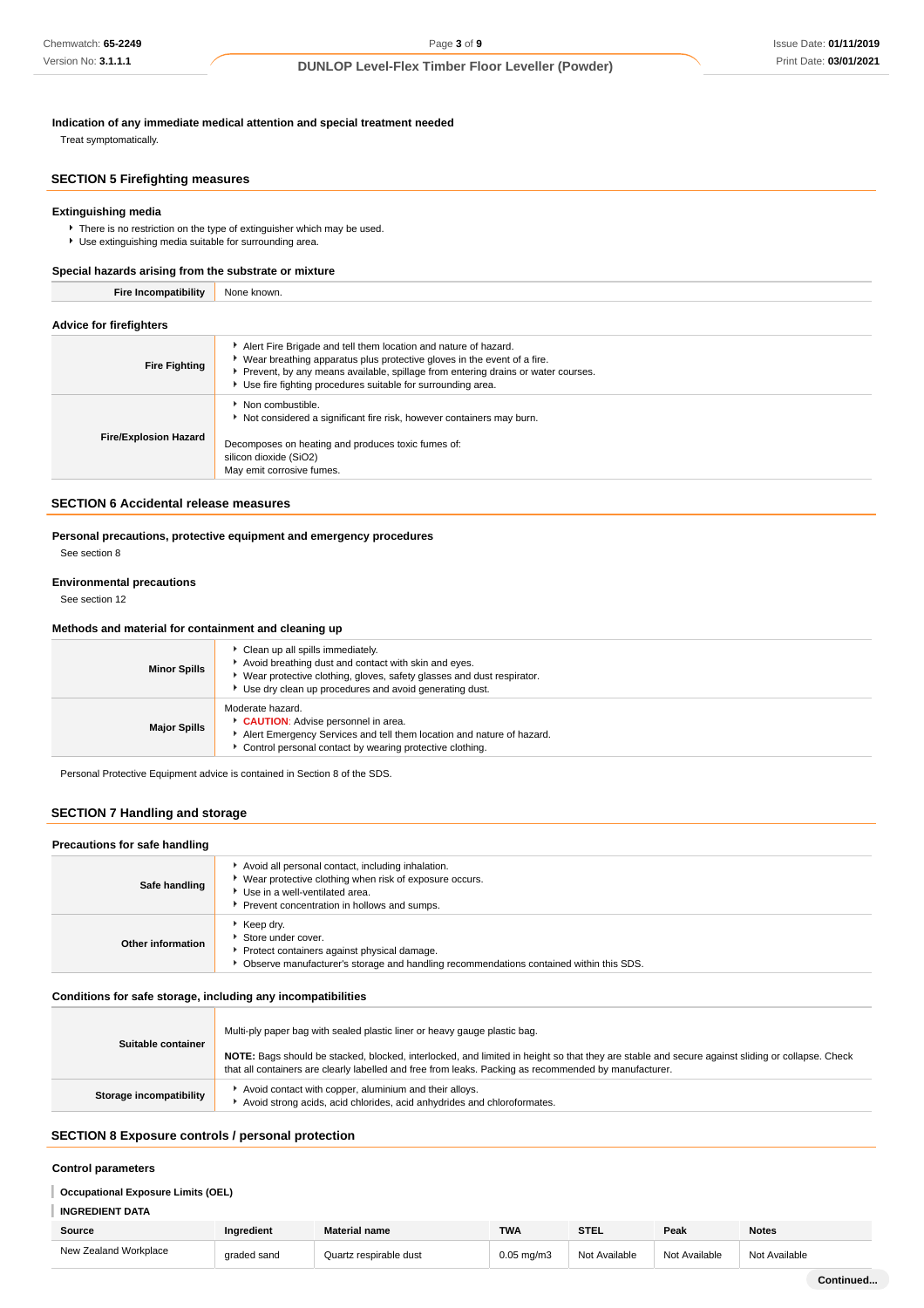| Source                                            | Ingredient      | <b>Material name</b>            | <b>TWA</b>        | <b>STEL</b>   | Peak          | <b>Notes</b>           |
|---------------------------------------------------|-----------------|---------------------------------|-------------------|---------------|---------------|------------------------|
| Exposure Standards (WES)                          |                 |                                 |                   |               |               |                        |
| New Zealand Workplace<br>Exposure Standards (WES) | portland cement | Portland cement respirable dust | 1 $mq/m3$         | Not Available | Not Available | dsen-Dermal sensitiser |
| New Zealand Workplace<br>Exposure Standards (WES) | portland cement | Portland cement                 | $3 \text{ mg/m}$  | Not Available | Not Available | dsen-Dermal sensitiser |
| New Zealand Workplace<br>Exposure Standards (WES) | limestone       | Marble (Calcium carbonate)      | $10 \text{ mg/m}$ | Not Available | Not Available | Not Available          |
| New Zealand Workplace<br>Exposure Standards (WES) | limestone       | Limestone (Calcium carbonate)   | $10 \text{ mg/m}$ | Not Available | Not Available | Not Available          |
| New Zealand Workplace<br>Exposure Standards (WES) | limestone       | Calcium carbonate               | $10 \text{ mg/m}$ | Not Available | Not Available | Not Available          |

# **Emergency Limits**

| Ingredient      | <b>Material name</b>                          | TEEL-1           |                     | TEEL-2             | TEEL-3               |
|-----------------|-----------------------------------------------|------------------|---------------------|--------------------|----------------------|
| graded sand     | Silica, crystalline-quartz; (Silicon dioxide) | $0.075$ mg/m $3$ |                     | $33 \text{ mg/m}$  | $200 \text{ mg/m}$ 3 |
| limestone       | Carbonic acid, calcium salt                   | 45 mg/m3         |                     | $210 \text{ mg/m}$ | 1,300 mg/m3          |
| Ingredient      | <b>Original IDLH</b>                          |                  | <b>Revised IDLH</b> |                    |                      |
| graded sand     | 25 mg/m3 / 50 mg/m3                           |                  | Not Available       |                    |                      |
| portland cement | $5,000 \,\mathrm{mg/m}$                       |                  | Not Available       |                    |                      |
| limestone       | Not Available                                 |                  | Not Available       |                    |                      |

## **Exposure controls**

| Appropriate engineering<br>controls | Engineering controls are used to remove a hazard or place a barrier between the worker and the hazard. Well-designed engineering controls can<br>be highly effective in protecting workers and will typically be independent of worker interactions to provide this high level of protection.<br>The basic types of engineering controls are:<br>Process controls which involve changing the way a job activity or process is done to reduce the risk.<br>Enclosure and/or isolation of emission source which keeps a selected hazard "physically" away from the worker and ventilation that strategically<br>"adds" and "removes" air in the work environment. |
|-------------------------------------|-----------------------------------------------------------------------------------------------------------------------------------------------------------------------------------------------------------------------------------------------------------------------------------------------------------------------------------------------------------------------------------------------------------------------------------------------------------------------------------------------------------------------------------------------------------------------------------------------------------------------------------------------------------------|
| <b>Personal protection</b>          |                                                                                                                                                                                                                                                                                                                                                                                                                                                                                                                                                                                                                                                                 |
| Eye and face protection             | Safety glasses with side shields.<br>Chemical goggles.<br>▶ Contact lenses may pose a special hazard; soft contact lenses may absorb and concentrate irritants. A written policy document, describing<br>the wearing of lenses or restrictions on use, should be created for each workplace or task.                                                                                                                                                                                                                                                                                                                                                            |
| <b>Skin protection</b>              | See Hand protection below                                                                                                                                                                                                                                                                                                                                                                                                                                                                                                                                                                                                                                       |
| Hands/feet protection               | NOTE:<br>The material may produce skin sensitisation in predisposed individuals. Care must be taken, when removing gloves and other protective<br>equipment, to avoid all possible skin contact.<br>▶ Contaminated leather items, such as shoes, belts and watch-bands should be removed and destroyed.<br>Experience indicates that the following polymers are suitable as glove materials for protection against undissolved, dry solids, where abrasive<br>particles are not present.<br>• polychloroprene.<br>nitrile rubber.<br>butyl rubber.                                                                                                              |
| <b>Body protection</b>              | See Other protection below                                                                                                                                                                                                                                                                                                                                                                                                                                                                                                                                                                                                                                      |
| Other protection                    | • Overalls.<br>P.V.C apron.<br>Barrier cream.<br>Skin cleansing cream.                                                                                                                                                                                                                                                                                                                                                                                                                                                                                                                                                                                          |

## **Respiratory protection**

Particulate. (AS/NZS 1716 & 1715, EN 143:2000 & 149:001, ANSI Z88 or national equivalent)

| <b>Required Minimum Protection Factor</b> | <b>Half-Face Respirator</b> | <b>Full-Face Respirator</b> | <b>Powered Air Respirator</b> |
|-------------------------------------------|-----------------------------|-----------------------------|-------------------------------|
| up to $10 \times ES$                      | P <sub>1</sub><br>Air-line* | . .<br>. .                  | PAPR-P1                       |
| up to $50 \times ES$                      | Air-line**                  | P <sub>2</sub>              | PAPR-P2                       |
| up to $100 \times ES$                     |                             | P <sub>3</sub>              |                               |
|                                           |                             | Air-line*                   |                               |
| $100 + x ES$                              |                             | Air-line**                  | PAPR-P3                       |

\* - Negative pressure demand \*\* - Continuous flow

A(All classes) = Organic vapours, B AUS or B1 = Acid gasses, B2 = Acid gas or hydrogen cyanide(HCN), B3 = Acid gas or hydrogen cyanide(HCN), E = Sulfur dioxide(SO2), G = Agricultural chemicals, K = Ammonia(NH3), Hg = Mercury, NO = Oxides of nitrogen, MB = Methyl bromide, AX = Low boiling point organic compounds(below 65 degC)

Respirators may be necessary when engineering and administrative controls do not adequately prevent exposures.

The decision to use respiratory protection should be based on professional judgment that takes into account toxicity information, exposure measurement data, and frequency and likelihood of the worker's exposure - ensure users are not subject to high thermal loads which may result in heat stress or distress due to personal protective equipment (powered, positive flow, full face apparatus may be an option).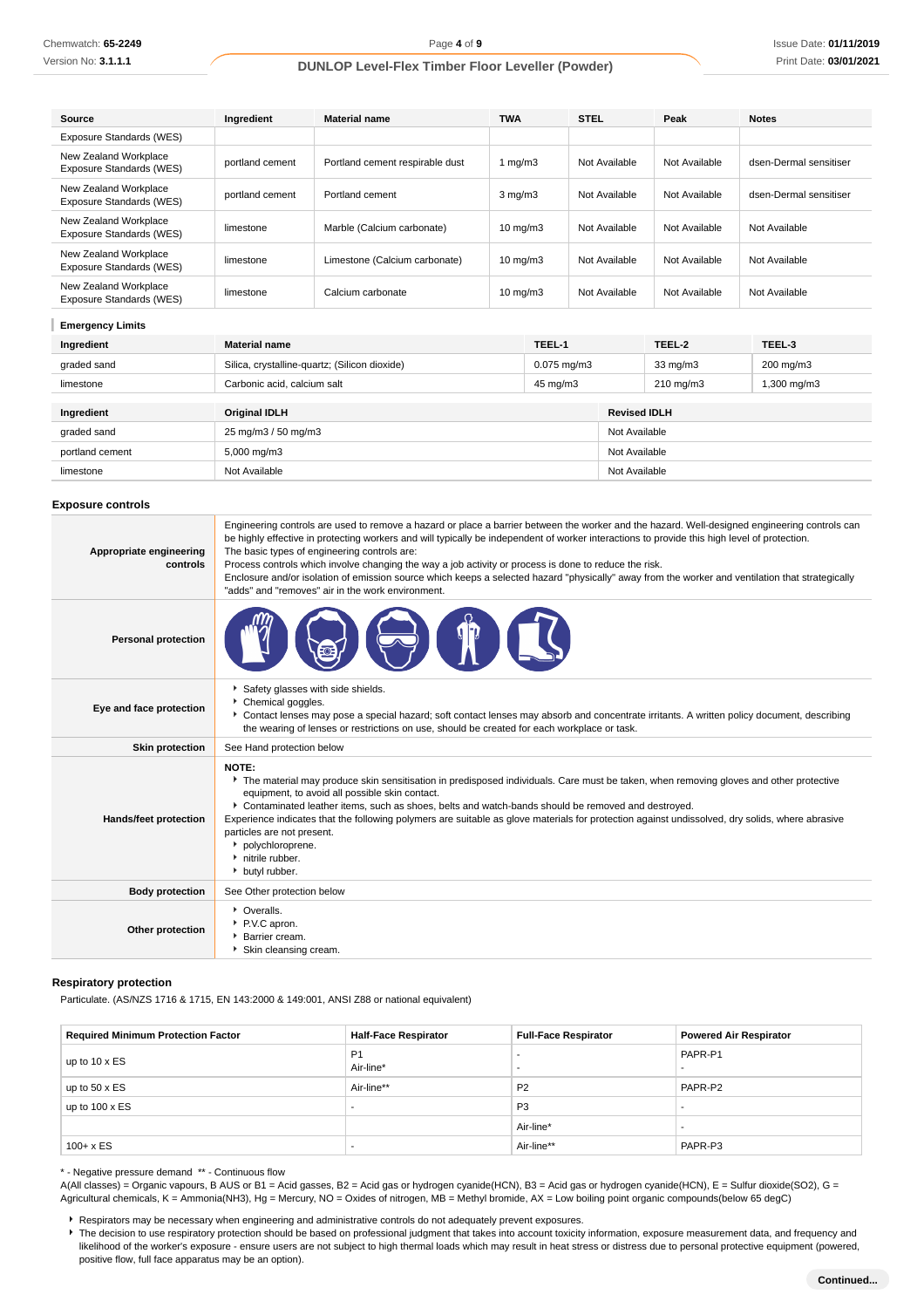- Published occupational exposure limits, where they exist, will assist in determining the adequacy of the selected respiratory protection. These may be government mandated or vendor recommended.
- Certified respirators will be useful for protecting workers from inhalation of particulates when properly selected and fit tested as part of a complete respiratory protection program.
- Use approved positive flow mask if significant quantities of dust becomes airborne.

Try to avoid creating dust conditions.

#### **SECTION 9 Physical and chemical properties**

#### **Information on basic physical and chemical properties**

| Appearance                                      | Coloured powder with a characteristic odour; not soluble in water. |                                            |                |
|-------------------------------------------------|--------------------------------------------------------------------|--------------------------------------------|----------------|
|                                                 |                                                                    |                                            |                |
| <b>Physical state</b>                           | Divided Solid                                                      | Relative density (Water = 1)               | $1.1 - 1.7$    |
| Odour                                           | Not Available                                                      | Partition coefficient n-octanol<br>/ water | Not Available  |
| <b>Odour threshold</b>                          | Not Available                                                      | Auto-ignition temperature (°C)             | Not Available  |
| pH (as supplied)                                | Not Applicable                                                     | Decomposition temperature                  | Not Available  |
| Melting point / freezing point<br>(°C)          | Not Available                                                      | Viscosity (cSt)                            | Not Applicable |
| Initial boiling point and boiling<br>range (°C) | Not Applicable                                                     | Molecular weight (g/mol)                   | Not Applicable |
| Flash point (°C)                                | Not Applicable                                                     | <b>Taste</b>                               | Not Available  |
| <b>Evaporation rate</b>                         | Not Applicable                                                     | <b>Explosive properties</b>                | Not Available  |
| Flammability                                    | Not Applicable                                                     | <b>Oxidising properties</b>                | Not Available  |
| Upper Explosive Limit (%)                       | Not Applicable                                                     | Surface Tension (dyn/cm or<br>$mN/m$ )     | Not Applicable |
| Lower Explosive Limit (%)                       | Not Applicable                                                     | <b>Volatile Component (%vol)</b>           | Not Applicable |
| Vapour pressure (kPa)                           | Not Applicable                                                     | Gas group                                  | Not Available  |
| Solubility in water                             | Immiscible                                                         | pH as a solution (1%)                      | Not Available  |
| Vapour density $(Air = 1)$                      | Not Applicable                                                     | VOC g/L                                    | Not Available  |

#### **SECTION 10 Stability and reactivity**

| Reactivity                                 | See section 7                                                                                                                    |
|--------------------------------------------|----------------------------------------------------------------------------------------------------------------------------------|
| <b>Chemical stability</b>                  | Unstable in the presence of incompatible materials.<br>Product is considered stable.<br>Hazardous polymerisation will not occur. |
| Possibility of hazardous<br>reactions      | See section 7                                                                                                                    |
| <b>Conditions to avoid</b>                 | See section 7                                                                                                                    |
| Incompatible materials                     | See section 7                                                                                                                    |
| <b>Hazardous decomposition</b><br>products | See section 5                                                                                                                    |

## **SECTION 11 Toxicological information**

#### **Information on toxicological effects Inhaled** The material can cause respiratory irritation in some persons. The body's response to such irritation can cause further lung damage. Persons with impaired respiratory function, airway diseases and conditions such as emphysema or chronic bronchitis, may incur further disability if excessive concentrations of particulate are inhaled. If prior damage to the circulatory or nervous systems has occurred or if kidney damage has been sustained, proper screenings should be conducted on individuals who may be exposed to further risk if handling and use of the material result in excessive exposures. Effects on lungs are significantly enhanced in the presence of respirable particles. **Ingestion** The material has **NOT** been classified by EC Directives or other classification systems as "harmful by ingestion". This is because of the lack of corroborating animal or human evidence. **Skin Contact** The material may cause moderate inflammation of the skin either following direct contact or after a delay of some time. Repeated exposure can cause contact dermatitis which is characterised by redness, swelling and blistering. Handling wet cement can cause dermatitis. Cement when wet is quite alkaline and this alkali action on the skin contributes strongly to cement contact dermatitis since it may cause drying and defatting of the skin which is followed by hardening, cracking, lesions developing, possible infections of lesions and penetration by soluble salts. The material may accentuate any pre-existing dermatitis condition **Eye** If applied to the eyes, this material causes severe eye damage. **Chronic** Substance accumulation, in the human body, may occur and may cause some concern following repeated or long-term occupational exposure. Skin contact with the material is more likely to cause a sensitisation reaction in some persons compared to the general population. Cement contact dermatitis (CCD) may occur when contact shows an allergic response, which may progress to sensitisation. Sensitisation is due to soluble chromates (chromate compounds) present in trace amounts in some cements and cement products. Soluble chromates readily penetrate intact skin. Cement dermatitis can be characterised by fissures, eczematous rash, dystrophic nails, and dry skin; acute contact with highly alkaline mixtures may cause localised necrosis. Overexposure to the breathable dust may cause coughing, wheezing, difficulty in breathing and impaired lung function. Chronic symptoms may include decreased vital lung capacity and chest infections. Repeated exposures in the workplace to high levels of fine-divided dusts may produce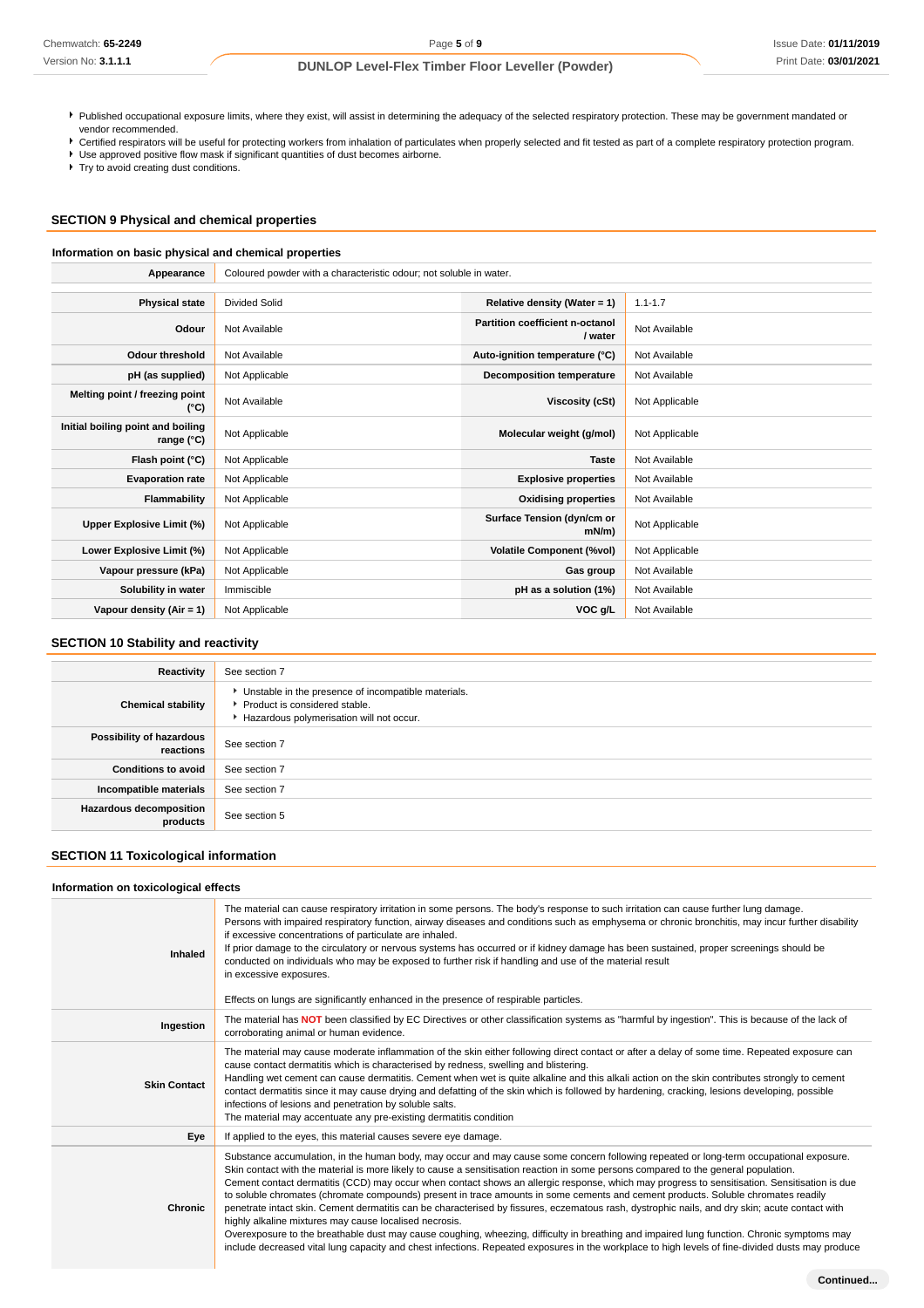|                                                                           | when a significant number of particles less than 0.5 microns (1/50000 inch) are present.                                                                                                                                                                                                                                                                                                                                                                                                                                                                                                                                                                                                                                                                                                                                                                                                                                                                                                                                                                                                                                                                                                                                                                                                                  |                                 |                                                                                                                                                       |
|---------------------------------------------------------------------------|-----------------------------------------------------------------------------------------------------------------------------------------------------------------------------------------------------------------------------------------------------------------------------------------------------------------------------------------------------------------------------------------------------------------------------------------------------------------------------------------------------------------------------------------------------------------------------------------------------------------------------------------------------------------------------------------------------------------------------------------------------------------------------------------------------------------------------------------------------------------------------------------------------------------------------------------------------------------------------------------------------------------------------------------------------------------------------------------------------------------------------------------------------------------------------------------------------------------------------------------------------------------------------------------------------------|---------------------------------|-------------------------------------------------------------------------------------------------------------------------------------------------------|
| <b>DUNLOP Level-Flex Timber</b>                                           | <b>TOXICITY</b>                                                                                                                                                                                                                                                                                                                                                                                                                                                                                                                                                                                                                                                                                                                                                                                                                                                                                                                                                                                                                                                                                                                                                                                                                                                                                           | <b>IRRITATION</b>               |                                                                                                                                                       |
| Floor Leveller (Powder)                                                   | Not Available                                                                                                                                                                                                                                                                                                                                                                                                                                                                                                                                                                                                                                                                                                                                                                                                                                                                                                                                                                                                                                                                                                                                                                                                                                                                                             | Not Available                   |                                                                                                                                                       |
|                                                                           | <b>TOXICITY</b>                                                                                                                                                                                                                                                                                                                                                                                                                                                                                                                                                                                                                                                                                                                                                                                                                                                                                                                                                                                                                                                                                                                                                                                                                                                                                           | <b>IRRITATION</b>               |                                                                                                                                                       |
|                                                                           | $0.3 \text{ mg/kg}^{[2]}$                                                                                                                                                                                                                                                                                                                                                                                                                                                                                                                                                                                                                                                                                                                                                                                                                                                                                                                                                                                                                                                                                                                                                                                                                                                                                 | Not Available                   |                                                                                                                                                       |
| graded sand                                                               | 50 mg/kg $[2]$                                                                                                                                                                                                                                                                                                                                                                                                                                                                                                                                                                                                                                                                                                                                                                                                                                                                                                                                                                                                                                                                                                                                                                                                                                                                                            |                                 |                                                                                                                                                       |
|                                                                           | Oral(Rat) LD50 = 500 mg/kg $[2]$                                                                                                                                                                                                                                                                                                                                                                                                                                                                                                                                                                                                                                                                                                                                                                                                                                                                                                                                                                                                                                                                                                                                                                                                                                                                          |                                 |                                                                                                                                                       |
| portland cement                                                           | <b>TOXICITY</b>                                                                                                                                                                                                                                                                                                                                                                                                                                                                                                                                                                                                                                                                                                                                                                                                                                                                                                                                                                                                                                                                                                                                                                                                                                                                                           | <b>IRRITATION</b>               |                                                                                                                                                       |
|                                                                           | Not Available                                                                                                                                                                                                                                                                                                                                                                                                                                                                                                                                                                                                                                                                                                                                                                                                                                                                                                                                                                                                                                                                                                                                                                                                                                                                                             | Not Available                   |                                                                                                                                                       |
|                                                                           | <b>TOXICITY</b>                                                                                                                                                                                                                                                                                                                                                                                                                                                                                                                                                                                                                                                                                                                                                                                                                                                                                                                                                                                                                                                                                                                                                                                                                                                                                           | <b>IRRITATION</b>               |                                                                                                                                                       |
|                                                                           | Oral(Rat) LD50 6450 mg/kg[2]                                                                                                                                                                                                                                                                                                                                                                                                                                                                                                                                                                                                                                                                                                                                                                                                                                                                                                                                                                                                                                                                                                                                                                                                                                                                              |                                 | Eye: no adverse effect observed (not irritating)[1]                                                                                                   |
| limestone                                                                 |                                                                                                                                                                                                                                                                                                                                                                                                                                                                                                                                                                                                                                                                                                                                                                                                                                                                                                                                                                                                                                                                                                                                                                                                                                                                                                           |                                 | Skin (rabbit): 500 mg/24h-moderate                                                                                                                    |
|                                                                           |                                                                                                                                                                                                                                                                                                                                                                                                                                                                                                                                                                                                                                                                                                                                                                                                                                                                                                                                                                                                                                                                                                                                                                                                                                                                                                           |                                 | Skin: no adverse effect observed (not irritating)[1]                                                                                                  |
|                                                                           |                                                                                                                                                                                                                                                                                                                                                                                                                                                                                                                                                                                                                                                                                                                                                                                                                                                                                                                                                                                                                                                                                                                                                                                                                                                                                                           |                                 |                                                                                                                                                       |
| Legend:                                                                   | 1. Value obtained from Europe ECHA Registered Substances - Acute toxicity 2.* Value obtained from manufacturer's SDS. Unless otherwise<br>specified data extracted from RTECS - Register of Toxic Effect of chemical Substances                                                                                                                                                                                                                                                                                                                                                                                                                                                                                                                                                                                                                                                                                                                                                                                                                                                                                                                                                                                                                                                                           |                                 |                                                                                                                                                       |
| <b>PORTLAND CEMENT</b>                                                    | The following information refers to contact allergens as a group and may not be specific to this product.<br>Contact allergies quickly manifest themselves as contact eczema, more rarely as urticaria or Quincke's oedema. The pathogenesis of contact<br>eczema involves a cell-mediated (T lymphocytes) immune reaction of the delayed type. Other allergic skin reactions, e.g. contact urticaria,<br>involve antibody-mediated immune reactions. The significance of the contact allergen is not simply determined by its sensitisation potential: the<br>distribution of the substance and the opportunities for contact with it are equally important.<br>Asthma-like symptoms may continue for months or even years after exposure to the material ends. This may be due to a non-allergic condition<br>known as reactive airways dysfunction syndrome (RADS) which can occur after exposure to high levels of highly irritating compound. Main<br>criteria for diagnosing RADS include the absence of previous airways disease in a non-atopic individual, with sudden onset of persistent<br>airflow pattern on lung function tests, moderate to severe bronchial hyperreactivity on methacholine challenge testing, and the lack of minimal<br>lymphocytic inflammation, without eosinophilia. |                                 |                                                                                                                                                       |
| <b>LIMESTONE</b>                                                          | Eye (rabbit) 0.75: mg/24h - No evidence of carcinogenic properties. No evidence of mutagenic or teratogenic effects.<br>The material may produce severe irritation to the eye causing pronounced inflammation. Repeated or prolonged exposure to irritants may<br>produce conjunctivitis.<br>The material may cause skin irritation after prolonged or repeated exposure and may produce on contact skin redness, swelling, the production of<br>vesicles, scaling and thickening of the skin.                                                                                                                                                                                                                                                                                                                                                                                                                                                                                                                                                                                                                                                                                                                                                                                                            |                                 |                                                                                                                                                       |
| <b>CEMENT</b>                                                             | No significant acute toxicological data identified in literature search.                                                                                                                                                                                                                                                                                                                                                                                                                                                                                                                                                                                                                                                                                                                                                                                                                                                                                                                                                                                                                                                                                                                                                                                                                                  |                                 |                                                                                                                                                       |
| <b>Acute Toxicity</b>                                                     | ×                                                                                                                                                                                                                                                                                                                                                                                                                                                                                                                                                                                                                                                                                                                                                                                                                                                                                                                                                                                                                                                                                                                                                                                                                                                                                                         | Carcinogenicity                 | ×                                                                                                                                                     |
| <b>Skin Irritation/Corrosion</b>                                          | ✔                                                                                                                                                                                                                                                                                                                                                                                                                                                                                                                                                                                                                                                                                                                                                                                                                                                                                                                                                                                                                                                                                                                                                                                                                                                                                                         | Reproductivity                  | ×                                                                                                                                                     |
| <b>GRADED SAND &amp; PORTLAND</b><br><b>Serious Eye Damage/Irritation</b> | ✔                                                                                                                                                                                                                                                                                                                                                                                                                                                                                                                                                                                                                                                                                                                                                                                                                                                                                                                                                                                                                                                                                                                                                                                                                                                                                                         | <b>STOT - Single Exposure</b>   | ✔                                                                                                                                                     |
| <b>Respiratory or Skin</b><br>sensitisation                               | ✔                                                                                                                                                                                                                                                                                                                                                                                                                                                                                                                                                                                                                                                                                                                                                                                                                                                                                                                                                                                                                                                                                                                                                                                                                                                                                                         | <b>STOT - Repeated Exposure</b> | asthma-like symptoms within minutes to hours of a documented exposure to the irritant. Other criteria for diagnosis of RADS include a reversible<br>✔ |

# **SECTION 12 Ecological information**

| <b>Toxicity</b>                                            |                  |                           |                               |                  |                  |
|------------------------------------------------------------|------------------|---------------------------|-------------------------------|------------------|------------------|
|                                                            | Endpoint         | <b>Test Duration (hr)</b> | <b>Species</b>                | Value            | Source           |
| <b>DUNLOP Level-Flex Timber</b><br>Floor Leveller (Powder) | Not<br>Available | Not Available             | Not Available                 | Not<br>Available | Not<br>Available |
|                                                            | Endpoint         | <b>Test Duration (hr)</b> | <b>Species</b>                | Value            | Source           |
| graded sand                                                | Not<br>Available | Not Available             | Not Available                 | Not<br>Available | Not<br>Available |
|                                                            | Endpoint         | <b>Test Duration (hr)</b> | <b>Species</b>                | Value            | Source           |
| portland cement                                            | Not<br>Available | Not Available             | Not Available                 | Not<br>Available | Not<br>Available |
|                                                            | Endpoint         | <b>Test Duration (hr)</b> | <b>Species</b>                | Value            | <b>Source</b>    |
|                                                            | <b>LC50</b>      | 96                        | Fish                          | >56000mg/L       | 4                |
| limestone                                                  | <b>EC50</b>      | 72                        | Algae or other aquatic plants | $>14$ mg/L       | 2                |
|                                                            | <b>EC10</b>      | 72                        | Algae or other aquatic plants | $>14$ mg/L       | $\overline{c}$   |

– Data available to make classification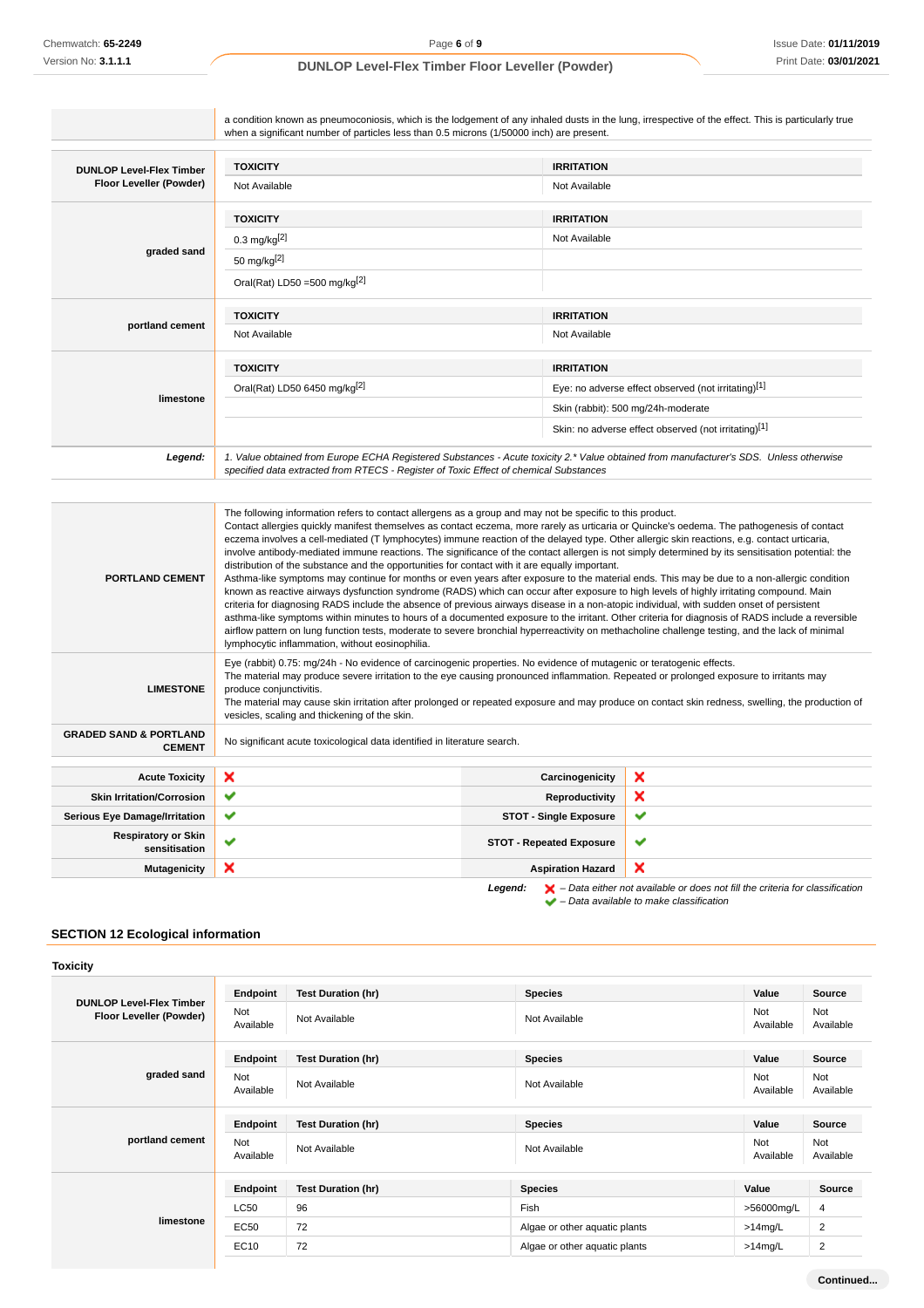|         | <b>NOEL</b> | 1332.0 | Not Available                                                                                                                                 | $1.0\%$ w/w 4 |  |
|---------|-------------|--------|-----------------------------------------------------------------------------------------------------------------------------------------------|---------------|--|
| Leaend: |             |        | Extracted from 1. IUCLID Toxicity Data 2. Europe ECHA Registered Substances - Ecotoxicological Information - Aquatic Toxicity 3. EPIWIN Suite |               |  |
|         |             |        | V3.12 (QSAR) - Aquatic Toxicity Data (Estimated) 4. US EPA, Ecotox database - Aquatic Toxicity Data 5. ECETOC Aquatic Hazard Assessment       |               |  |
|         |             |        | Data 6. NITE (Japan) - Bioconcentration Data 7. METI (Japan) - Bioconcentration Data 8. Vendor Data                                           |               |  |

#### **DO NOT** discharge into sewer or waterways.

#### **Persistence and degradability**

| Ingredient                       | Persistence: Water/Soil               | Persistence: Air                      |
|----------------------------------|---------------------------------------|---------------------------------------|
|                                  | No Data available for all ingredients | No Data available for all ingredients |
|                                  |                                       |                                       |
| <b>Bioaccumulative potential</b> |                                       |                                       |
| Ingredient                       | <b>Bioaccumulation</b>                |                                       |
|                                  | No Data available for all ingredients |                                       |
|                                  |                                       |                                       |
| Mobility in soil                 |                                       |                                       |
| Ingredient                       | Mobility                              |                                       |
|                                  | No Data available for all ingredients |                                       |

## **SECTION 13 Disposal considerations**

| Waste treatment methods      |                                                                                                                                                                                                                                                                  |  |
|------------------------------|------------------------------------------------------------------------------------------------------------------------------------------------------------------------------------------------------------------------------------------------------------------|--|
| Product / Packaging disposal | ► Recycle wherever possible or consult manufacturer for recycling options.<br>Consult State Land Waste Management Authority for disposal.<br>Bury residue in an authorised landfill.<br>Recycle containers if possible, or dispose of in an authorised landfill. |  |

Ensure that the hazardous substance is disposed in accordance with the Hazardous Substances (Disposal) Notice 2017

#### **Disposal Requirements**

Packages that have been in direct contact with the hazardous substance must be only disposed if the hazardous substance was appropriately removed and cleaned out from the package. The package must be disposed according to the manufacturer's directions taking into account the material it is made of. Packages which hazardous content have been appropriately treated and removed may be recycled.

The hazardous substance must only be disposed if it has been treated by a method that changed the characteristics or composition of the substance and it is no longer hazardous.

#### **SECTION 14 Transport information**

| <b>Labels Required</b>  |                |  |
|-------------------------|----------------|--|
| <b>Marine Pollutant</b> | <b>NO</b>      |  |
| <b>HAZCHEM</b>          | Not Applicable |  |

## **Land transport (UN): NOT REGULATED FOR TRANSPORT OF DANGEROUS GOODS**

#### **Air transport (ICAO-IATA / DGR): NOT REGULATED FOR TRANSPORT OF DANGEROUS GOODS**

#### **Sea transport (IMDG-Code / GGVSee): NOT REGULATED FOR TRANSPORT OF DANGEROUS GOODS**

## **Transport in bulk according to Annex II of MARPOL and the IBC code**

Not Applicable

## **SECTION 15 Regulatory information**

#### **Safety, health and environmental regulations / legislation specific for the substance or mixture**

This substance is to be managed using the conditions specified in an applicable Group Standard

| <b>HSR Number</b>                                      | <b>Group Standard</b>                                         |  |
|--------------------------------------------------------|---------------------------------------------------------------|--|
| HSR002544                                              | Construction Products (Subsidiary Hazard) Group Standard 2017 |  |
| graded sand is found on the following regulatory lists |                                                               |  |

Chemical Footprint Project - Chemicals of High Concern List

International Agency for Research on Cancer (IARC) - Agents Classified by the IARC Monographs

International Agency for Research on Cancer (IARC) - Agents Classified by the IARC Monographs - Group 1: Carcinogenic to humans

New Zealand Approved Hazardous Substances with controls

New Zealand Hazardous Substances and New Organisms (HSNO) Act - Classification of Chemicals

New Zealand Hazardous Substances and New Organisms (HSNO) Act - Classification of Chemicals - Classification Data

New Zealand Inventory of Chemicals (NZIoC)

New Zealand Workplace Exposure Standards (WES)

## **portland cement is found on the following regulatory lists**

New Zealand Inventory of Chemicals (NZIoC)

New Zealand Workplace Exposure Standards (WES)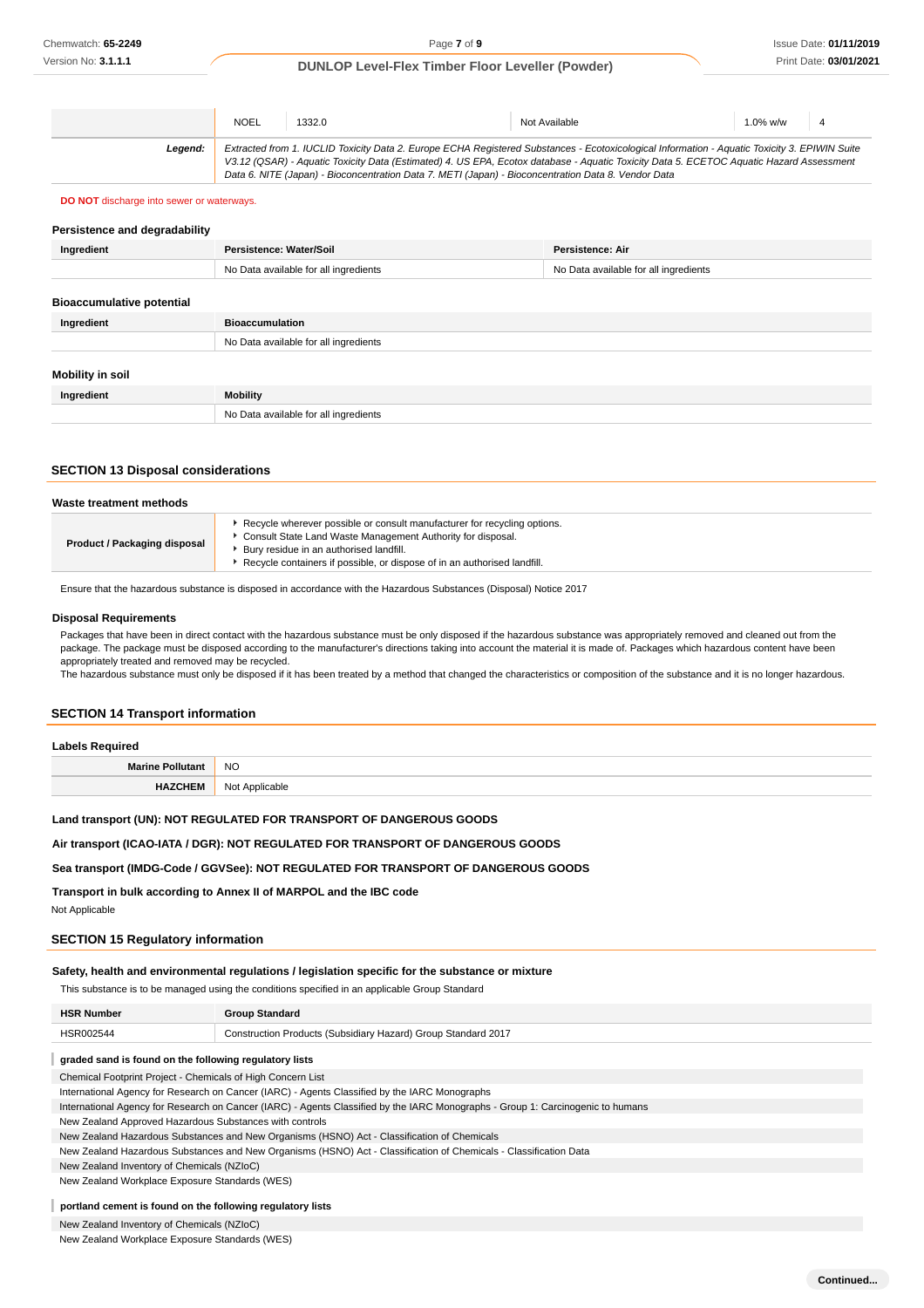|  |  | limestone is found on the following regulatory lists |  |
|--|--|------------------------------------------------------|--|
|--|--|------------------------------------------------------|--|

New Zealand Approved Hazardous Substances with controls

| New Zealand Hazardous Substances and New Organisms (HSNO) Act - Classification of Chemicals                       |
|-------------------------------------------------------------------------------------------------------------------|
| New Zealand Hazardous Substances and New Organisms (HSNO) Act - Classification of Chemicals - Classification Data |
| New Zealand Inventory of Chemicals (NZIoC)                                                                        |
| New Zealand Workplace Exposure Standards (WES)                                                                    |
|                                                                                                                   |

# **Hazardous Substance Location**

Subject to the Health and Safety at Work (Hazardous Substances) Regulations 2017.

| <b>Hazard Class</b> | mtities                         |
|---------------------|---------------------------------|
| Not Applicable      | : Applicable<br>N <sub>nt</sub> |

## **Certified Handler**

Subject to Part 4 of the Health and Safety at Work (Hazardous Substances) Regulations 2017.

| <b>Class of substance</b> | Quantities     |
|---------------------------|----------------|
| Not Applicable            | Not Applicable |
|                           |                |

Refer Group Standards for further information

# **Maximum quantities of certain hazardous substances permitted on passenger service vehicles**

Subject to Regulation 13.14 of the Health and Safety at Work (Hazardous Substances) Regulations 2017.

| <b>Hazard Class</b> | Gas (aggregate water capacity in mL) | Liquid (L) | Solid (kg) | Maximum quantity per package for each classification |
|---------------------|--------------------------------------|------------|------------|------------------------------------------------------|
| 6.5A or 6.5B        | 120                                  |            |            |                                                      |

#### **Tracking Requirements**

Not Applicable

#### **National Inventory Status**

| <b>National Inventory</b>                          | <b>Status</b>                                                                                                                                                                                            |
|----------------------------------------------------|----------------------------------------------------------------------------------------------------------------------------------------------------------------------------------------------------------|
| Australia - AIIC / Australia<br>Non-Industrial Use | Yes                                                                                                                                                                                                      |
| Canada - DSL                                       | Yes                                                                                                                                                                                                      |
| Canada - NDSL                                      | No (graded sand; portland cement)                                                                                                                                                                        |
| China - IECSC                                      | Yes                                                                                                                                                                                                      |
| Europe - EINEC / ELINCS / NLP                      | Yes                                                                                                                                                                                                      |
| Japan - ENCS                                       | No (portland cement)                                                                                                                                                                                     |
| Korea - KECI                                       | Yes                                                                                                                                                                                                      |
| New Zealand - NZIoC                                | Yes                                                                                                                                                                                                      |
| Philippines - PICCS                                | No (portland cement)                                                                                                                                                                                     |
| <b>USA - TSCA</b>                                  | Yes                                                                                                                                                                                                      |
| Taiwan - TCSI                                      | Yes                                                                                                                                                                                                      |
| Mexico - INSQ                                      | Yes                                                                                                                                                                                                      |
| Vietnam - NCI                                      | Yes                                                                                                                                                                                                      |
| Russia - ARIPS                                     | Yes                                                                                                                                                                                                      |
| Legend:                                            | Yes = All CAS declared ingredients are on the inventory<br>No = One or more of the CAS listed ingredients are not on the inventory and are not exempt from listing(see specific ingredients in brackets) |

# **SECTION 16 Other information**

| <b>Revision</b>     | 11/2019               |
|---------------------|-----------------------|
| Date                | 01/                   |
| <b>Initial Date</b> | $\Omega$<br>2016<br>. |

#### **SDS Version Summary**

| Version | : Date     | <b>Sections Updated</b>                                                        |
|---------|------------|--------------------------------------------------------------------------------|
| .<br>-  | 01/11/2019 | One-off system update. NOTE: This may or may not change the GHS classification |

#### **Other information**

Classification of the preparation and its individual components has drawn on official and authoritative sources as well as independent review by the Chemwatch Classification committee using available literature references.

The SDS is a Hazard Communication tool and should be used to assist in the Risk Assessment. Many factors determine whether the reported Hazards are Risks in the workplace or other settings. Risks may be determined by reference to Exposures Scenarios. Scale of use, frequency of use and current or available engineering controls must be considered.

#### **Definitions and abbreviations**

PC-TWA: Permissible Concentration-Time Weighted Average PC-STEL: Permissible Concentration-Short Term Exposure Limit

IARC: International Agency for Research on Cancer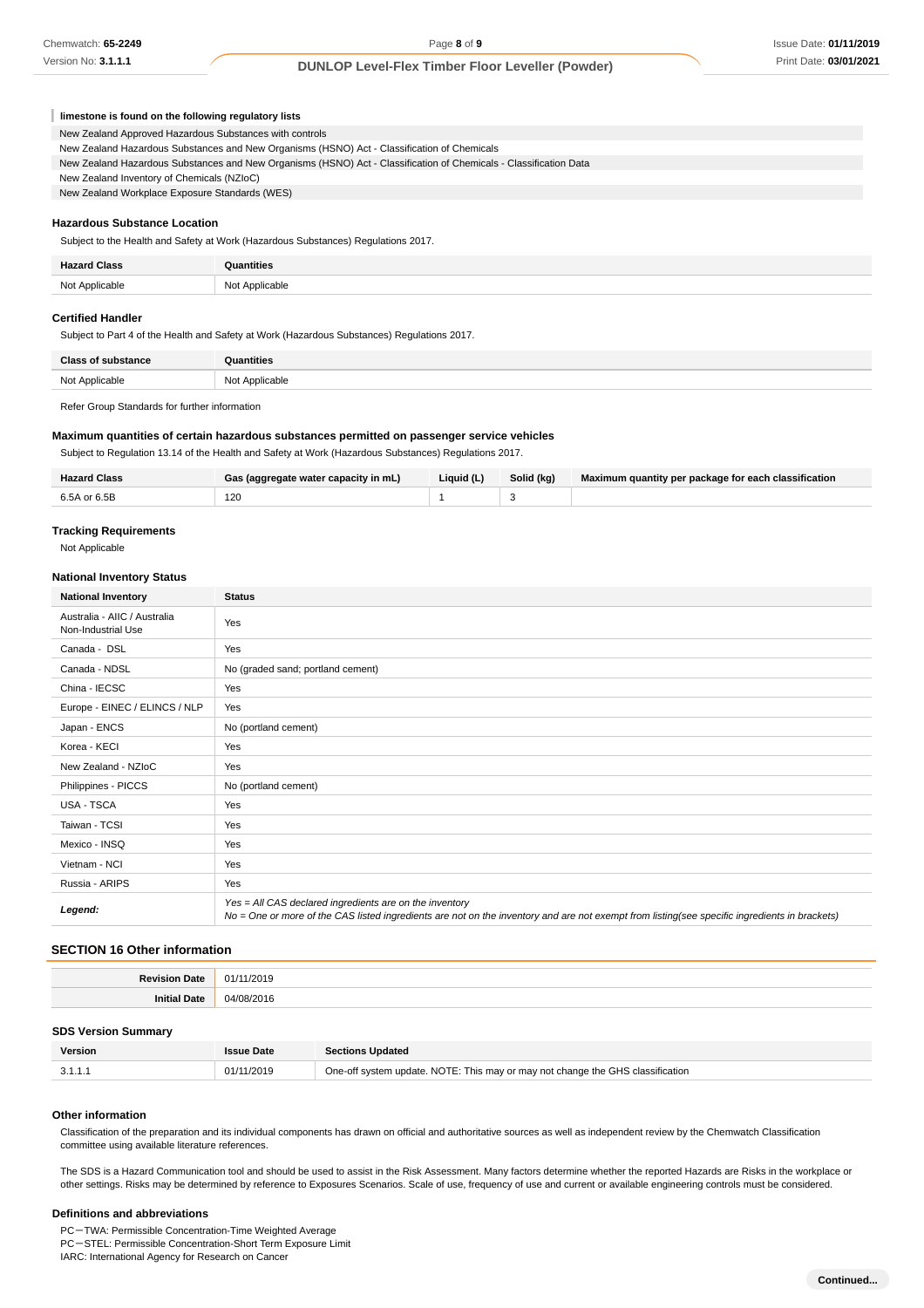ACGIH: American Conference of Governmental Industrial Hygienists STEL: Short Term Exposure Limit TEEL: Temporary Emergency Exposure Limit。 IDLH: Immediately Dangerous to Life or Health Concentrations OSF: Odour Safety Factor NOAEL :No Observed Adverse Effect Level LOAEL: Lowest Observed Adverse Effect Level TLV: Threshold Limit Value LOD: Limit Of Detection OTV: Odour Threshold Value BCF: BioConcentration Factors BEI: Biological Exposure Index

This document is copyright.

Apart from any fair dealing for the purposes of private study, research, review or criticism, as permitted under the Copyright Act, no part may be reproduced by any process without written permission from CHEMWATCH. TEL (+61 3) 9572 4700.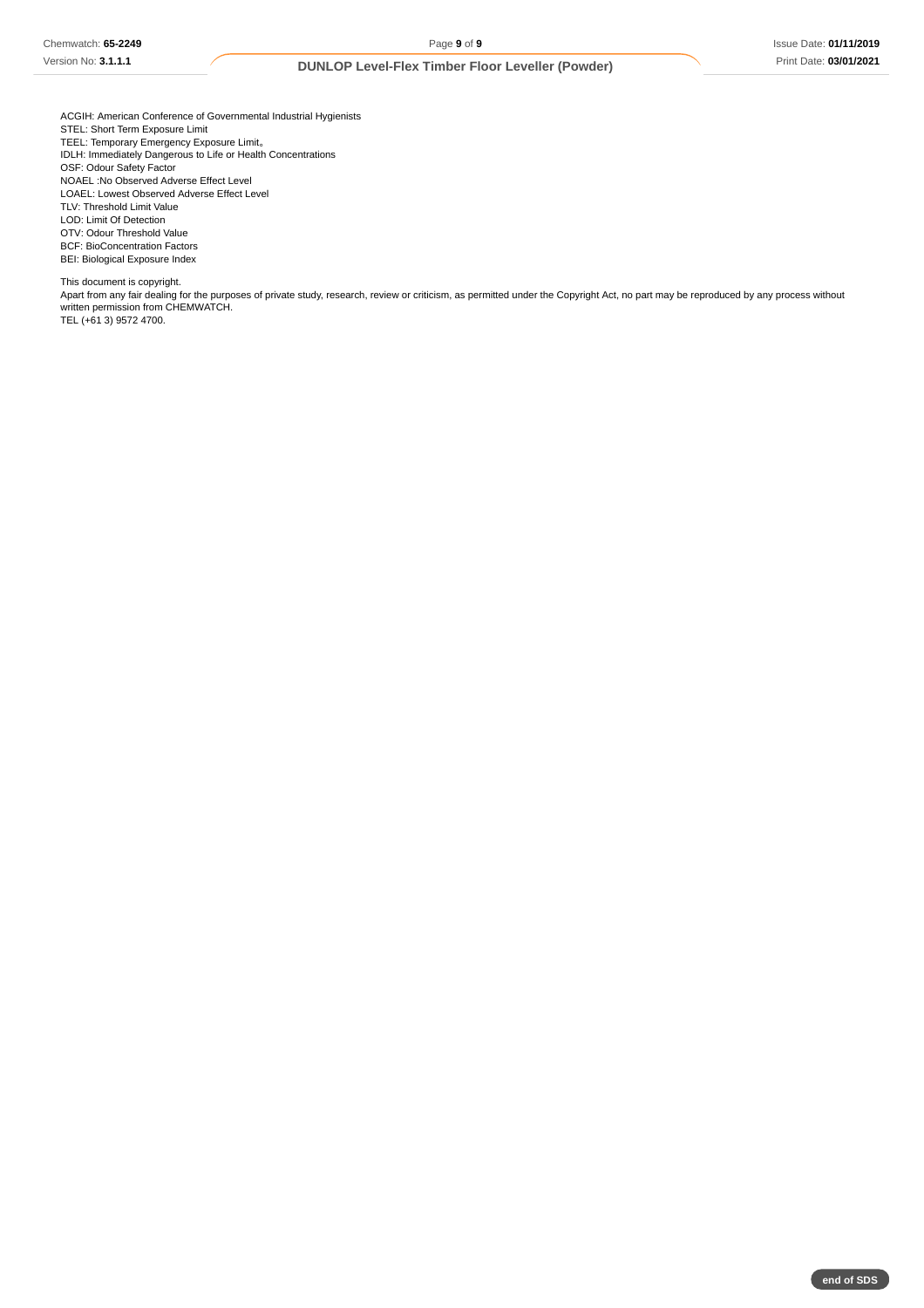

# **Ardex (Ardex NZ)** Chemwatch Hazard Alert Code: 0 **DUNLOP Level-Flex Timber Floor Leveller (Primer)**

Chemwatch: **65-2250** Version No: **3.1.1.1** Safety Data Sheet according to the Health and Safety at Work (Hazardous Substances) Regulations 2017

## **SECTION 1 Identification of the substance / mixture and of the company / undertaking**

#### **Product Identifier**

| <b>Product name</b>           | DUNLOP Level-Flex Timber Floor Leveller (Primer) |
|-------------------------------|--------------------------------------------------|
| <b>Chemical Name</b>          | Not Applicable                                   |
| Synonyms                      | primer; adhesion improving agent                 |
| <b>Chemical formula</b>       | Not Applicable                                   |
| Other means of identification | Not Available                                    |

## **Relevant identified uses of the substance or mixture and uses advised against**

Relevant identified uses | Prime timer floors before applying Timber Floor Leveller. Application by brush or roller.

# **Details of the supplier of the safety data sheet**

| Registered company name | Ardex (Ardex NZ)                                 |
|-------------------------|--------------------------------------------------|
| Address                 | 32 Lane Street Woolston Christchurch New Zealand |
| <b>Telephone</b>        | +64 3384 3029                                    |
| Fax                     | +64 3384 9779                                    |
| Website                 | Not Available                                    |
| Email                   | Not Available                                    |

## **Emergency telephone number**

| . .                                  |                       |
|--------------------------------------|-----------------------|
| <b>Association / Organisation</b>    | Ardex (Ardex NZ)      |
| Emergency telephone<br>numbers       | +64 3 373 6900        |
| Other emergency telephone<br>numbers | 0800 764 766 (NZ NPC) |

#### **SECTION 2 Hazards identification**

#### **Classification of the substance or mixture**

**Not considered a Hazardous Substance according to the criteria of the New Zealand Hazardous Substances New Organisms legislation. Not regulated for transport of Dangerous Goods.**

## **ChemWatch Hazard Ratings**

|                     | Min | Max |                             |
|---------------------|-----|-----|-----------------------------|
| Flammability        |     |     |                             |
| <b>Toxicity</b>     |     |     | $0 =$ Minimum               |
| <b>Body Contact</b> |     |     | $1 = Low$                   |
| Reactivity          |     |     | $2 =$ Moderate              |
| Chronic             |     |     | $3 = High$<br>$4 =$ Extreme |

| <b>F41</b>                                           | blicable<br>N <sub>O</sub> |
|------------------------------------------------------|----------------------------|
| ∵ิhemwatch<br>Determined by C<br>O criteria<br>usıng | No<br>H<br>- uildUl⊏       |

#### **Label elements**

Hazard pictogram(s) Not Applicable

Issue Date: **01/11/2019** Print Date: **04/01/2021** S.GHS.NZL.EN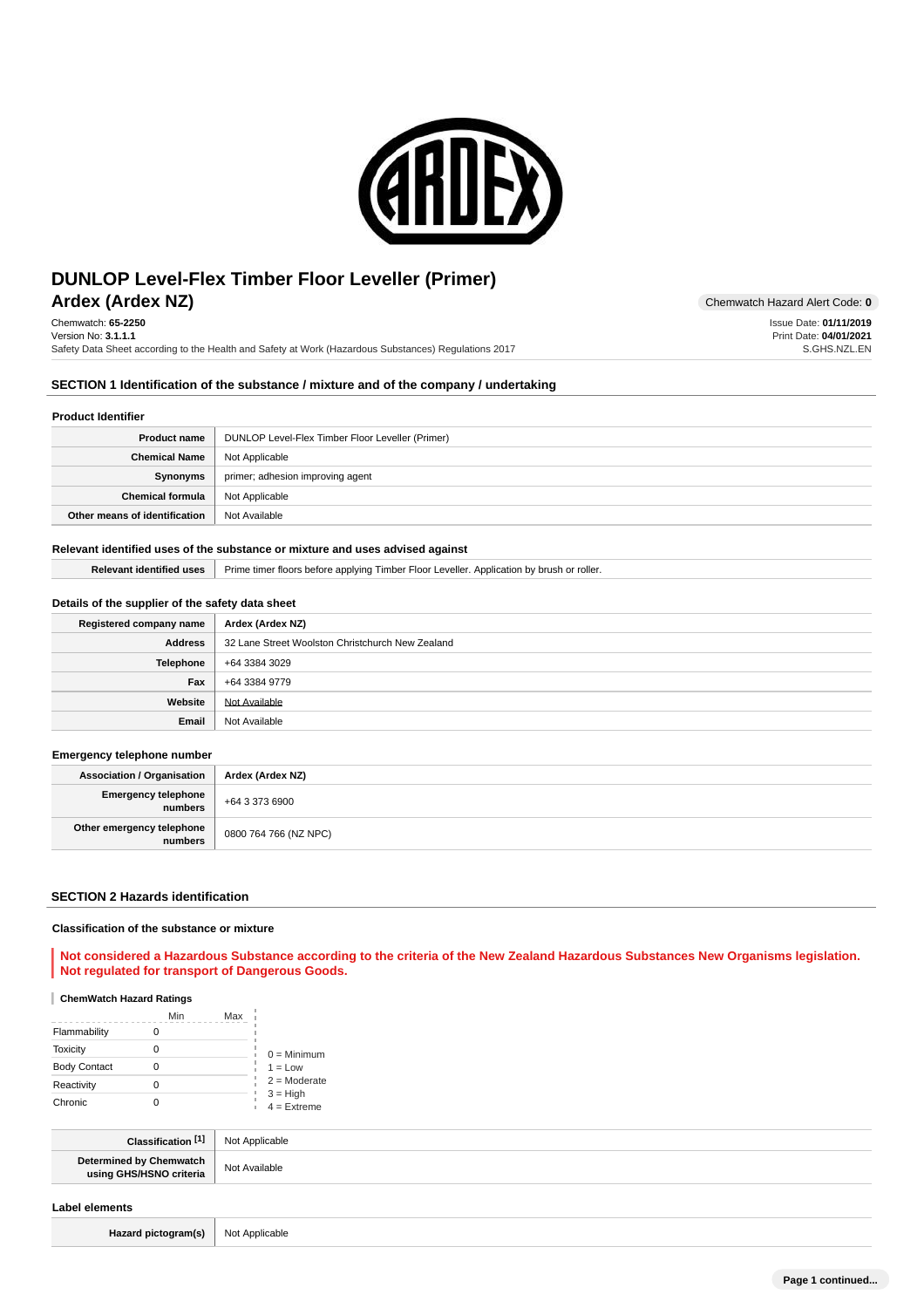**Signal word Not Applicable**

#### **Hazard statement(s)**

Not Applicable

#### **Precautionary statement(s) Prevention** Not Applicable

**Precautionary statement(s) Response** Not Applicable

**Precautionary statement(s) Storage**

Not Applicable

**Precautionary statement(s) Disposal** Not Applicable

## **SECTION 3 Composition / information on ingredients**

#### **Substances**

See section below for composition of Mixtures

# **Mixtures**

| <b>CAS No</b> | %[weight] | Name                      |
|---------------|-----------|---------------------------|
| Not Available | 10-60     | synthetic styrene acrylic |
| Not Available | $0-1$     | bacteriacide              |
| 7732-18-5     | 30-60     | water                     |

## **SECTION 4 First aid measures**

#### **Description of first aid measures**

| <b>Eye Contact</b>  | If this product comes in contact with eyes:<br>▶ Wash out immediately with water.<br>If irritation continues, seek medical attention.<br>Removal of contact lenses after an eye injury should only be undertaken by skilled personnel. |
|---------------------|----------------------------------------------------------------------------------------------------------------------------------------------------------------------------------------------------------------------------------------|
| <b>Skin Contact</b> | If skin or hair contact occurs:<br>Flush skin and hair with running water (and soap if available).<br>Seek medical attention in event of irritation.                                                                                   |
| Inhalation          | If fumes, aerosols or combustion products are inhaled remove from contaminated area.<br>Other measures are usually unnecessary.                                                                                                        |
| Ingestion           | Immediately give a glass of water.<br>First aid is not generally required. If in doubt, contact a Poisons Information Centre or a doctor.                                                                                              |

#### **Indication of any immediate medical attention and special treatment needed**

Treat symptomatically.

# **SECTION 5 Firefighting measures**

# **Extinguishing media**

- There is no restriction on the type of extinguisher which may be used.
- Use extinguishing media suitable for surrounding area.

#### **Special hazards arising from the substrate or mixture**

| <b>Fire Incompatibility</b>  | None known.                                                                                                                                                                                                                                                                                         |  |
|------------------------------|-----------------------------------------------------------------------------------------------------------------------------------------------------------------------------------------------------------------------------------------------------------------------------------------------------|--|
| Advice for firefighters      |                                                                                                                                                                                                                                                                                                     |  |
| <b>Fire Fighting</b>         | Alert Fire Brigade and tell them location and nature of hazard.<br>• Wear breathing apparatus plus protective gloves in the event of a fire.<br>▶ Prevent, by any means available, spillage from entering drains or water courses.<br>▶ Use fire fighting procedures suitable for surrounding area. |  |
| <b>Fire/Explosion Hazard</b> | Non combustible.<br>Not considered a significant fire risk, however containers may burn.                                                                                                                                                                                                            |  |

# **SECTION 6 Accidental release measures**

**Personal precautions, protective equipment and emergency procedures**

See section 8

# **Environmental precautions**

See section 12

# **Methods and material for containment and cleaning up**

**Continued...**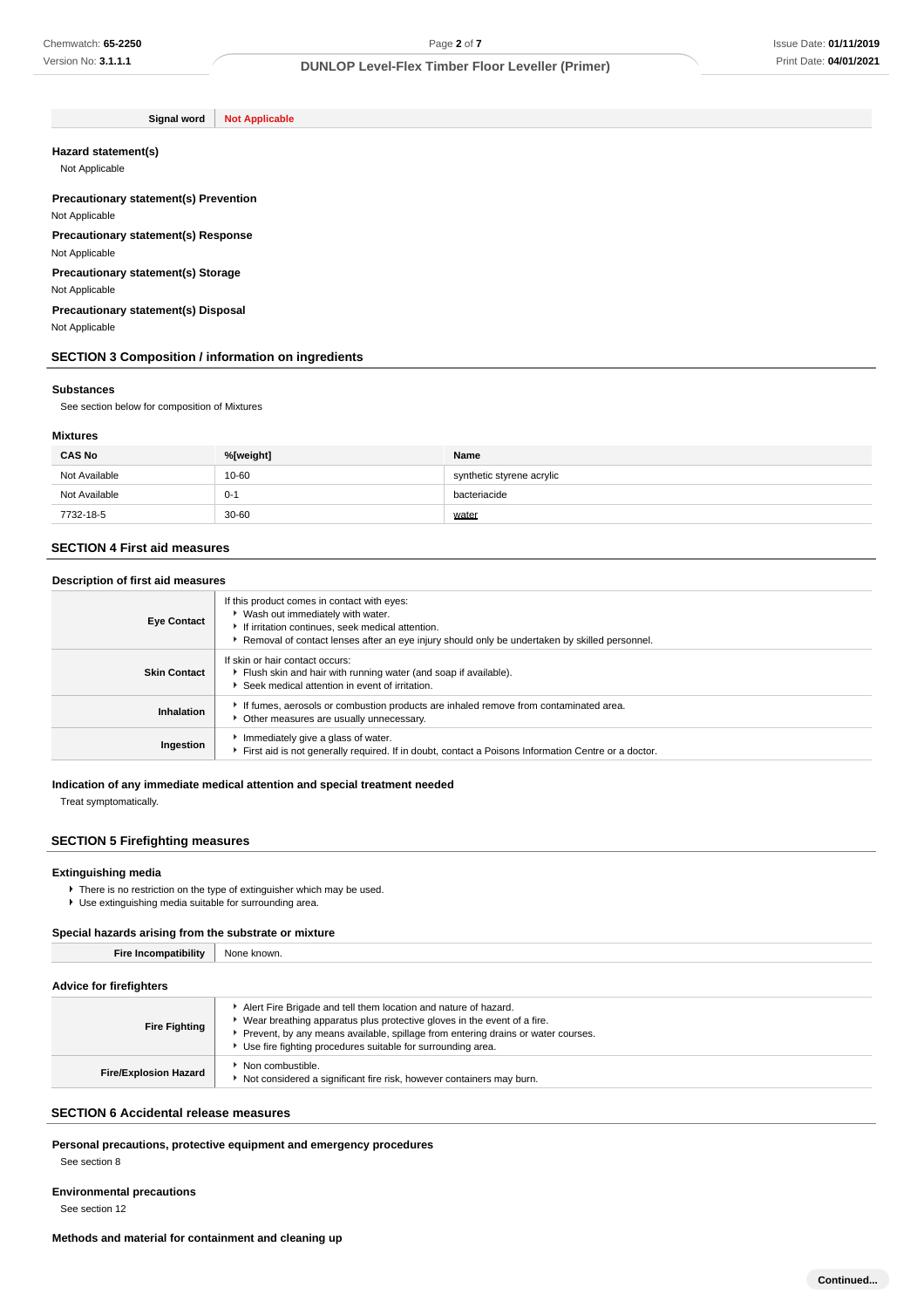| <b>Minor Spills</b> | Clean up all spills immediately.<br>Avoid breathing vapours and contact with skin and eyes.<br>► Control personal contact with the substance, by using protective equipment.<br>Contain and absorb spill with sand, earth, inert material or vermiculite. |
|---------------------|-----------------------------------------------------------------------------------------------------------------------------------------------------------------------------------------------------------------------------------------------------------|
| <b>Major Spills</b> | Minor hazard.<br>Clear area of personnel.<br>Alert Fire Brigade and tell them location and nature of hazard.<br>Control personal contact with the substance, by using protective equipment as required.                                                   |

Personal Protective Equipment advice is contained in Section 8 of the SDS.

# **SECTION 7 Handling and storage**

| Precautions for safe handling<br>Safe handling | Limit all unnecessary personal contact.<br>▶ Wear protective clothing when risk of exposure occurs.<br>Use in a well-ventilated area.<br>When handling DO NOT eat, drink or smoke.   |
|------------------------------------------------|--------------------------------------------------------------------------------------------------------------------------------------------------------------------------------------|
| Other information                              | Store in original containers.<br>Keep containers securely sealed.<br>Store in a cool, dry, well-ventilated area.<br>Store away from incompatible materials and foodstuff containers. |

# **Conditions for safe storage, including any incompatibilities**

| Suitable container             | • Polyethylene or polypropylene container.<br>Packing as recommended by manufacturer.<br>• Check all containers are clearly labelled and free from leaks. |
|--------------------------------|-----------------------------------------------------------------------------------------------------------------------------------------------------------|
| <b>Storage incompatibility</b> | Avoid contamination of water, foodstuffs, feed or seed.<br>None known                                                                                     |

# **SECTION 8 Exposure controls / personal protection**

# **Control parameters**

# **Occupational Exposure Limits (OEL)**

**INGREDIENT DATA**

Not Available

# **Emergency Limits**

| Ingredient                                                 | <b>Material name</b> | TEEL-1        | TEEL-2              | TEEL-3        |
|------------------------------------------------------------|----------------------|---------------|---------------------|---------------|
| <b>DUNLOP Level-Flex Timber</b><br>Floor Leveller (Primer) | Not Available        | Not Available | Not Available       | Not Available |
| Ingredient                                                 | <b>Original IDLH</b> |               | <b>Revised IDLH</b> |               |
| water                                                      | Not Available        |               | Not Available       |               |

## **Exposure controls**

| Appropriate engineering<br>controls | Engineering controls are used to remove a hazard or place a barrier between the worker and the hazard. Well-designed engineering controls can<br>be highly effective in protecting workers and will typically be independent of worker interactions to provide this high level of protection.<br>The basic types of engineering controls are:<br>Process controls which involve changing the way a job activity or process is done to reduce the risk.<br>Enclosure and/or isolation of emission source which keeps a selected hazard "physically" away from the worker and ventilation that strategically<br>"adds" and "removes" air in the work environment.   |
|-------------------------------------|-------------------------------------------------------------------------------------------------------------------------------------------------------------------------------------------------------------------------------------------------------------------------------------------------------------------------------------------------------------------------------------------------------------------------------------------------------------------------------------------------------------------------------------------------------------------------------------------------------------------------------------------------------------------|
| <b>Personal protection</b>          |                                                                                                                                                                                                                                                                                                                                                                                                                                                                                                                                                                                                                                                                   |
| Eye and face protection             | Safety glasses with side shields<br>Chemical goggles.<br>Contact lenses may pose a special hazard; soft contact lenses may absorb and concentrate irritants. A written policy document, describing<br>the wearing of lenses or restrictions on use, should be created for each workplace or task. This should include a review of lens absorption<br>and adsorption for the class of chemicals in use and an account of injury experience.                                                                                                                                                                                                                        |
| <b>Skin protection</b>              | See Hand protection below                                                                                                                                                                                                                                                                                                                                                                                                                                                                                                                                                                                                                                         |
| Hands/feet protection               | Wear general protective gloves, eg. light weight rubber gloves.<br>The selection of suitable gloves does not only depend on the material, but also on further marks of quality which vary from manufacturer to<br>manufacturer. Where the chemical is a preparation of several substances, the resistance of the glove material can not be calculated in advance<br>and has therefore to be checked prior to the application.<br>The exact break through time for substances has to be obtained from the manufacturer of the protective gloves and has to be observed when<br>making a final choice.<br>Personal hygiene is a key element of effective hand care. |
| <b>Body protection</b>              | See Other protection below                                                                                                                                                                                                                                                                                                                                                                                                                                                                                                                                                                                                                                        |
| Other protection                    | No special equipment needed when handling small quantities.<br><b>OTHERWISE:</b><br>• Overalls.<br>▶ Barrier cream.                                                                                                                                                                                                                                                                                                                                                                                                                                                                                                                                               |
|                                     | Continued                                                                                                                                                                                                                                                                                                                                                                                                                                                                                                                                                                                                                                                         |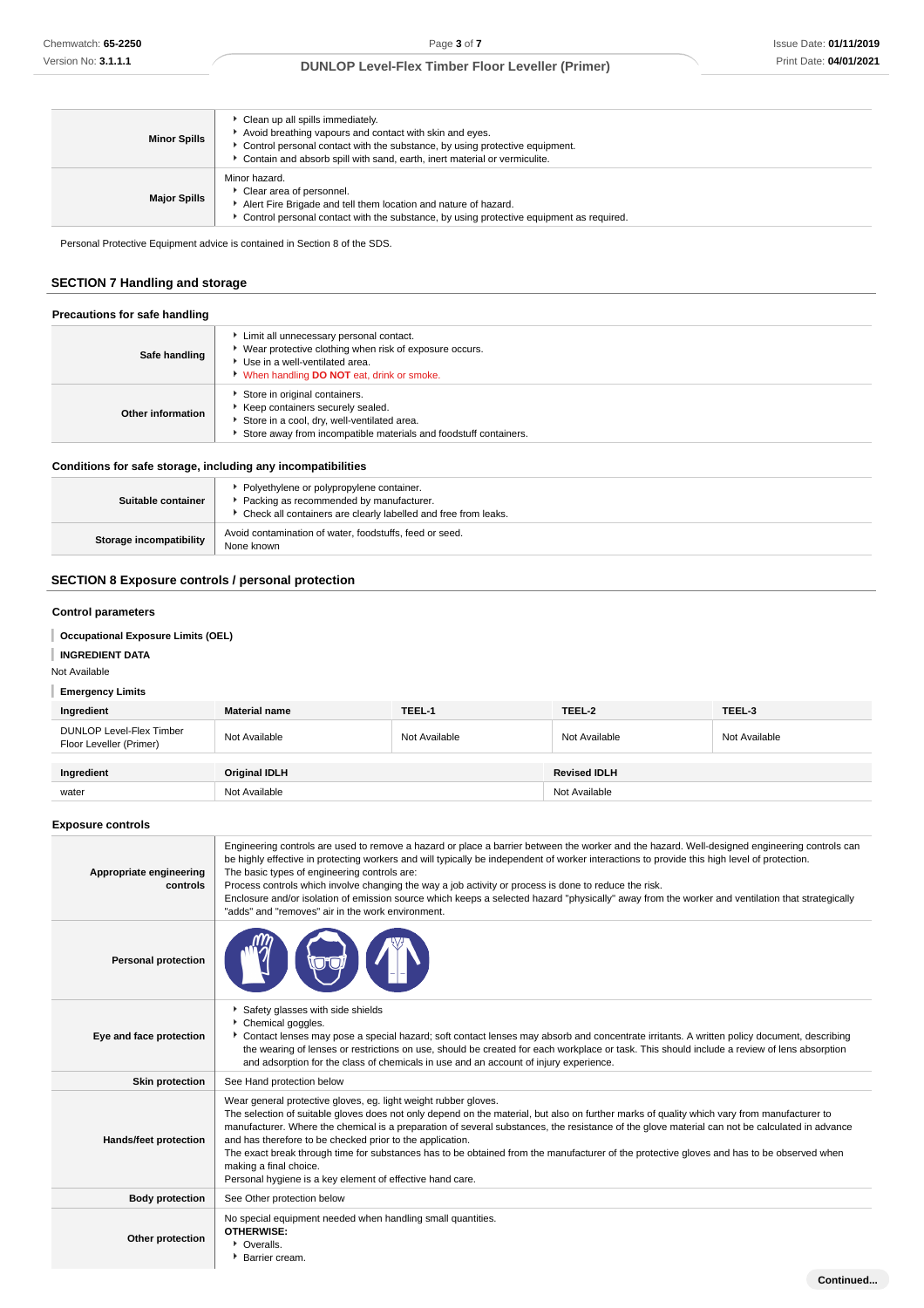Eyewash unit.

#### **Recommended material(s)**

**GLOVE SELECTION INDEX**

Glove selection is based on a modified presentation of the:  **"Forsberg Clothing Performance Index".** The effect(s) of the following substance(s) are taken into account in the **computer-generated** selection: DUNLOP Level-Flex Timber Floor Leveller (Primer)

| <b>Material</b> | <b>CPI</b>     |
|-----------------|----------------|
| <b>BUTYL</b>    | $\overline{A}$ |
| NEOPRENE        | $\overline{A}$ |
| <b>VITON</b>    | $\overline{A}$ |
| NATURAL RUBBER  | ~<br>ັ         |
| <b>PVA</b>      | ⌒<br>ັ         |

\* CPI - Chemwatch Performance Index

A: Best Selection

B: Satisfactory; may degrade after 4 hours continuous immersion

C: Poor to Dangerous Choice for other than short term immersion

NOTE: As a series of factors will influence the actual performance of the glove, a final selection must be based on detailed observation. -

\* Where the glove is to be used on a short term, casual or infrequent basis, factors such as "feel" or convenience (e.g. disposability), may dictate a choice of gloves which might otherwise be unsuitable following long-term or frequent use. A qualified practitioner should be consulted.

#### **SECTION 9 Physical and chemical properties**

## **Information on basic physical and chemical properties**

**Appearance** White milky liquid with a slight odour; mixes with water.

| <b>Physical state</b>                             | Liquid          | Relative density (Water = $1$ )            | 1.01 approx.   |
|---------------------------------------------------|-----------------|--------------------------------------------|----------------|
| Odour                                             | Not Available   | Partition coefficient n-octanol<br>/ water | Not Available  |
| Odour threshold                                   | Not Available   | Auto-ignition temperature (°C)             | Not Applicable |
| pH (as supplied)                                  | 8.0             | <b>Decomposition temperature</b>           | Not Available  |
| Melting point / freezing point<br>(°C)            | Not Available   | Viscosity (cSt)                            | Not Available  |
| Initial boiling point and boiling<br>range $(°C)$ | 100             | Molecular weight (g/mol)                   | Not Applicable |
| Flash point (°C)                                  | Not Applicable  | <b>Taste</b>                               | Not Available  |
| <b>Evaporation rate</b>                           | Not Available   | <b>Explosive properties</b>                | Not Available  |
| Flammability                                      | Not Applicable  | <b>Oxidising properties</b>                | Not Available  |
| Upper Explosive Limit (%)                         | Not Applicable  | Surface Tension (dyn/cm or<br>$mN/m$ )     | Not Available  |
| Lower Explosive Limit (%)                         | Not Applicable  | <b>Volatile Component (%vol)</b>           | Not Available  |
| Vapour pressure (kPa)                             | 2.26 @ 20C      | Gas group                                  | Not Available  |
| Solubility in water                               | Partly miscible | pH as a solution (1%)                      | Not Available  |
| Vapour density $(Air = 1)$                        | $<$ 1           | VOC g/L                                    | Not Available  |

## **SECTION 10 Stability and reactivity**

| Reactivity                                 | See section 7                                                                                                                        |
|--------------------------------------------|--------------------------------------------------------------------------------------------------------------------------------------|
| <b>Chemical stability</b>                  | • Unstable in the presence of incompatible materials.<br>▶ Product is considered stable.<br>Hazardous polymerisation will not occur. |
| Possibility of hazardous<br>reactions      | See section 7                                                                                                                        |
| <b>Conditions to avoid</b>                 | See section 7                                                                                                                        |
| Incompatible materials                     | See section 7                                                                                                                        |
| <b>Hazardous decomposition</b><br>products | See section 5                                                                                                                        |

# **SECTION 11 Toxicological information**

#### **Information on toxicological effects**

| <b>Inhaled</b> | The material is not thought to produce adverse health effects or irritation of the respiratory tract (as classified by EC Directives using animal<br>models). Nevertheless, good hygiene practice requires that exposure be kept to a minimum and that suitable control measures be used in an<br>occupational setting. |
|----------------|-------------------------------------------------------------------------------------------------------------------------------------------------------------------------------------------------------------------------------------------------------------------------------------------------------------------------|
| Ingestion      | The material has NOT been classified by EC Directives or other classification systems as "harmful by ingestion". This is because of the lack of<br>corroborating animal or human evidence.                                                                                                                              |
|                |                                                                                                                                                                                                                                                                                                                         |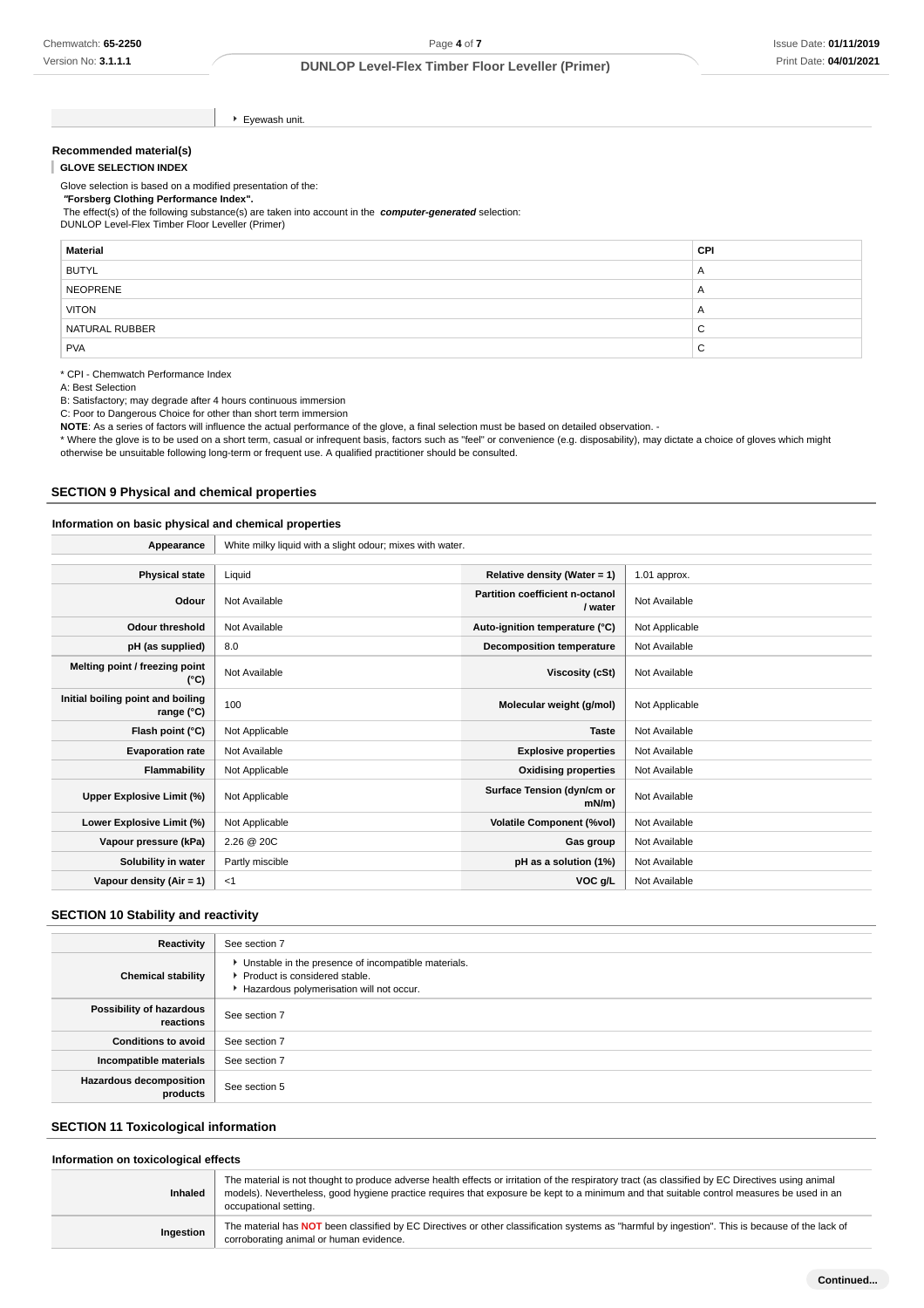| <b>Skin Contact</b>             | The liquid may be able to be mixed with fats or oils and may degrease the skin, producing a skin reaction described as non-allergic contact<br>dermatitis. The material is unlikely to produce an irritant dermatitis as described in EC Directives. |                   |
|---------------------------------|------------------------------------------------------------------------------------------------------------------------------------------------------------------------------------------------------------------------------------------------------|-------------------|
| Eye                             | Although the liquid is not thought to be an irritant (as classified by EC Directives), direct contact with the eye may produce transient discomfort<br>characterised by tearing or conjunctival redness (as with windburn).                          |                   |
| <b>Chronic</b>                  | Long-term exposure to the product is not thought to produce chronic effects adverse to the health (as classified by EC Directives using animal<br>models); nevertheless exposure by all routes should be minimised as a matter of course.            |                   |
|                                 |                                                                                                                                                                                                                                                      |                   |
| <b>DUNLOP Level-Flex Timber</b> | <b>TOXICITY</b>                                                                                                                                                                                                                                      | <b>IRRITATION</b> |
| Floor Leveller (Primer)         | Not Available                                                                                                                                                                                                                                        | Not Available     |
|                                 |                                                                                                                                                                                                                                                      |                   |
|                                 | <b>TOXICITY</b>                                                                                                                                                                                                                                      | <b>IRRITATION</b> |
| water                           | Oral(Rat) LD50 >90000 mg/kg <sup>[2]</sup>                                                                                                                                                                                                           | Not Available     |
| Legend:                         | 1. Value obtained from Europe ECHA Registered Substances - Acute toxicity 2.* Value obtained from manufacturer's SDS. Unless otherwise<br>specified data extracted from RTECS - Register of Toxic Effect of chemical Substances                      |                   |

| <b>WATER</b>                                | No significant acute toxicological data identified in literature search. |                                 |                                                                                                    |
|---------------------------------------------|--------------------------------------------------------------------------|---------------------------------|----------------------------------------------------------------------------------------------------|
|                                             |                                                                          |                                 |                                                                                                    |
| <b>Acute Toxicity</b>                       | ×                                                                        | Carcinogenicity                 | ×                                                                                                  |
| <b>Skin Irritation/Corrosion</b>            | ×                                                                        | Reproductivity                  | ×                                                                                                  |
| <b>Serious Eye Damage/Irritation</b>        | ×                                                                        | <b>STOT - Single Exposure</b>   | ×                                                                                                  |
| <b>Respiratory or Skin</b><br>sensitisation | ×                                                                        | <b>STOT - Repeated Exposure</b> | ×                                                                                                  |
| <b>Mutagenicity</b>                         | ×                                                                        | <b>Aspiration Hazard</b>        | ×                                                                                                  |
|                                             |                                                                          | Legend:                         | $\blacktriangleright$ - Data either not available or does not fill the criteria for classification |

#### – Data available to make classification

# **SECTION 12 Ecological information**

| <b>Toxicity</b>                                            |                  |                                                                                                                                                                                                                                                                                                                                                                                                 |                |                  |                  |
|------------------------------------------------------------|------------------|-------------------------------------------------------------------------------------------------------------------------------------------------------------------------------------------------------------------------------------------------------------------------------------------------------------------------------------------------------------------------------------------------|----------------|------------------|------------------|
|                                                            | Endpoint         | <b>Test Duration (hr)</b>                                                                                                                                                                                                                                                                                                                                                                       | <b>Species</b> | Value            | Source           |
| <b>DUNLOP Level-Flex Timber</b><br>Floor Leveller (Primer) | Not<br>Available | Not Available                                                                                                                                                                                                                                                                                                                                                                                   | Not Available  | Not<br>Available | Not<br>Available |
|                                                            | Endpoint         | <b>Test Duration (hr)</b>                                                                                                                                                                                                                                                                                                                                                                       | <b>Species</b> | Value            | Source           |
| water                                                      | Not<br>Available | Not Available                                                                                                                                                                                                                                                                                                                                                                                   | Not Available  | Not<br>Available | Not<br>Available |
| Legend:                                                    |                  | Extracted from 1. IUCLID Toxicity Data 2. Europe ECHA Registered Substances - Ecotoxicological Information - Aquatic Toxicity 3. EPIWIN Suite<br>V3.12 (QSAR) - Aquatic Toxicity Data (Estimated) 4. US EPA, Ecotox database - Aquatic Toxicity Data 5. ECETOC Aquatic Hazard Assessment<br>Data 6. NITE (Japan) - Bioconcentration Data 7. METI (Japan) - Bioconcentration Data 8. Vendor Data |                |                  |                  |

# **Persistence and degradability**

| Ingredient                       | Persistence: Water/Soil | Persistence: Air |
|----------------------------------|-------------------------|------------------|
| water                            | LOW                     | LOW              |
| <b>Bioaccumulative potential</b> |                         |                  |
| Ingredient                       | <b>Bioaccumulation</b>  |                  |
| water                            | LOW (LogKOW = $-1.38$ ) |                  |
| <b>Mobility in soil</b>          |                         |                  |
| Ingredient                       | <b>Mobility</b>         |                  |
| water                            | LOW ( $KOC = 14.3$ )    |                  |

# **SECTION 13 Disposal considerations**

| Waste treatment methods      |                                                                                                                                                                                                                                                                                                                                                                                                                                                                                                                                                                                                                                                                                                                                                                                                                                                                             |
|------------------------------|-----------------------------------------------------------------------------------------------------------------------------------------------------------------------------------------------------------------------------------------------------------------------------------------------------------------------------------------------------------------------------------------------------------------------------------------------------------------------------------------------------------------------------------------------------------------------------------------------------------------------------------------------------------------------------------------------------------------------------------------------------------------------------------------------------------------------------------------------------------------------------|
| Product / Packaging disposal | Legislation addressing waste disposal requirements may differ by country, state and/ or territory. Each user must refer to laws operating in their<br>area. In some areas, certain wastes must be tracked.<br>A Hierarchy of Controls seems to be common - the user should investigate:<br>Reduction<br>$\cdot$ Reuse<br>$\blacktriangleright$ Recvoling<br>Disposal (if all else fails)<br>This material may be recycled if unused, or if it has not been contaminated so as to make it unsuitable for its intended use.<br><b>DO NOT</b> allow wash water from cleaning or process equipment to enter drains.<br>It may be necessary to collect all wash water for treatment before disposal.<br>In all cases disposal to sewer may be subject to local laws and regulations and these should be considered first.<br>• Where in doubt contact the responsible authority. |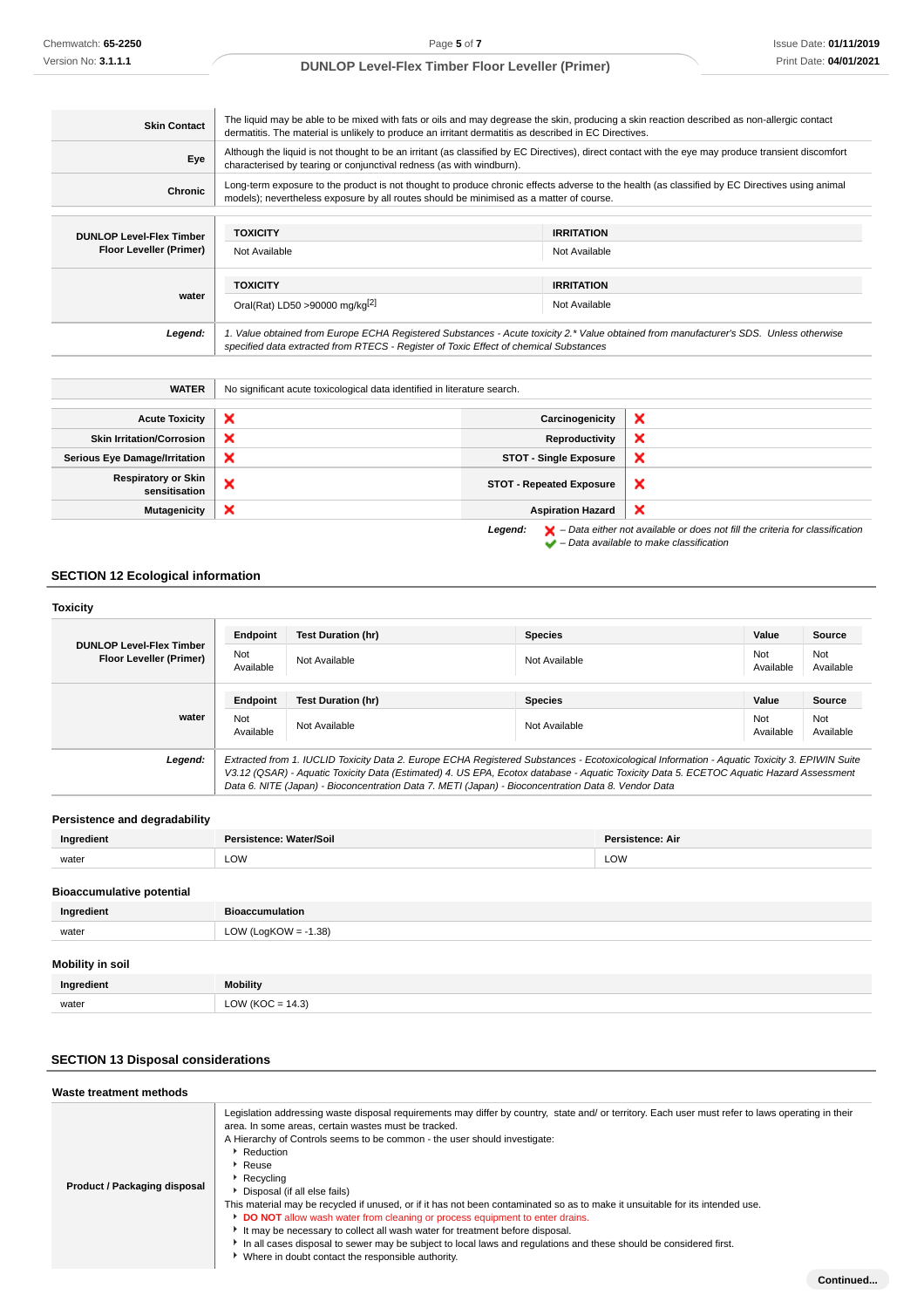| Decontaminate empty containers. |
|---------------------------------|
|---------------------------------|

Ensure that the hazardous substance is disposed in accordance with the Hazardous Substances (Disposal) Notice 2017

#### **Disposal Requirements**

Not applicable as substance/ material is non hazardous.

# **SECTION 14 Transport information**

## **Labels Required**

| M.<br>w | NC.   |
|---------|-------|
| --      | imnii |

# **Land transport (UN): NOT REGULATED FOR TRANSPORT OF DANGEROUS GOODS**

## **Air transport (ICAO-IATA / DGR): NOT REGULATED FOR TRANSPORT OF DANGEROUS GOODS**

## **Sea transport (IMDG-Code / GGVSee): NOT REGULATED FOR TRANSPORT OF DANGEROUS GOODS**

**Transport in bulk according to Annex II of MARPOL and the IBC code**

Not Applicable

#### **SECTION 15 Regulatory information**

## **Safety, health and environmental regulations / legislation specific for the substance or mixture**

This substance is to be managed using the conditions specified in an applicable Group Standard

| <b>HSR Number</b> | <b>Group Standard</b> |
|-------------------|-----------------------|
| Not Applicable    | Not Applicable        |
|                   |                       |

# **water is found on the following regulatory lists**

New Zealand Inventory of Chemicals (NZIoC)

# **Hazardous Substance Location**

Subject to the Health and Safety at Work (Hazardous Substances) Regulations 2017.

| <b>Hazard Class</b><br>ыазэ | <b>Quantities</b> |
|-----------------------------|-------------------|
| Not Applicable              | Not Applicable    |

#### **Certified Handler**

Subject to Part 4 of the Health and Safety at Work (Hazardous Substances) Regulations 2017.

| <b>Class of substance</b> | Quantities     |
|---------------------------|----------------|
| Not Applicable            | Not Applicable |
|                           |                |

Refer Group Standards for further information

#### **Maximum quantities of certain hazardous substances permitted on passenger service vehicles**

Subject to Regulation 13.14 of the Health and Safety at Work (Hazardous Substances) Regulations 2017.

| <b>Hazard Class</b> | Gas (aggregate water capacity in mL) | Liquid (L) | Solid (kg)                                       | Maximum quantity per package for each classification |
|---------------------|--------------------------------------|------------|--------------------------------------------------|------------------------------------------------------|
| Not Applicable      | Not Applicable                       |            | Not Applicable   Not Applicable   Not Applicable |                                                      |

#### **Tracking Requirements**

Not Applicable

#### **National Inventory Status**

| <b>National Inventory</b>                          | <b>Status</b> |
|----------------------------------------------------|---------------|
| Australia - AIIC / Australia<br>Non-Industrial Use | Yes           |
| Canada - DSL                                       | Yes           |
| Canada - NDSL                                      | No (water)    |
| China - IECSC                                      | Yes           |
| Europe - EINEC / ELINCS / NLP                      | Yes           |
| Japan - ENCS                                       | Yes           |
| Korea - KECI                                       | Yes           |
| New Zealand - NZIoC                                | Yes           |
| Philippines - PICCS                                | Yes           |